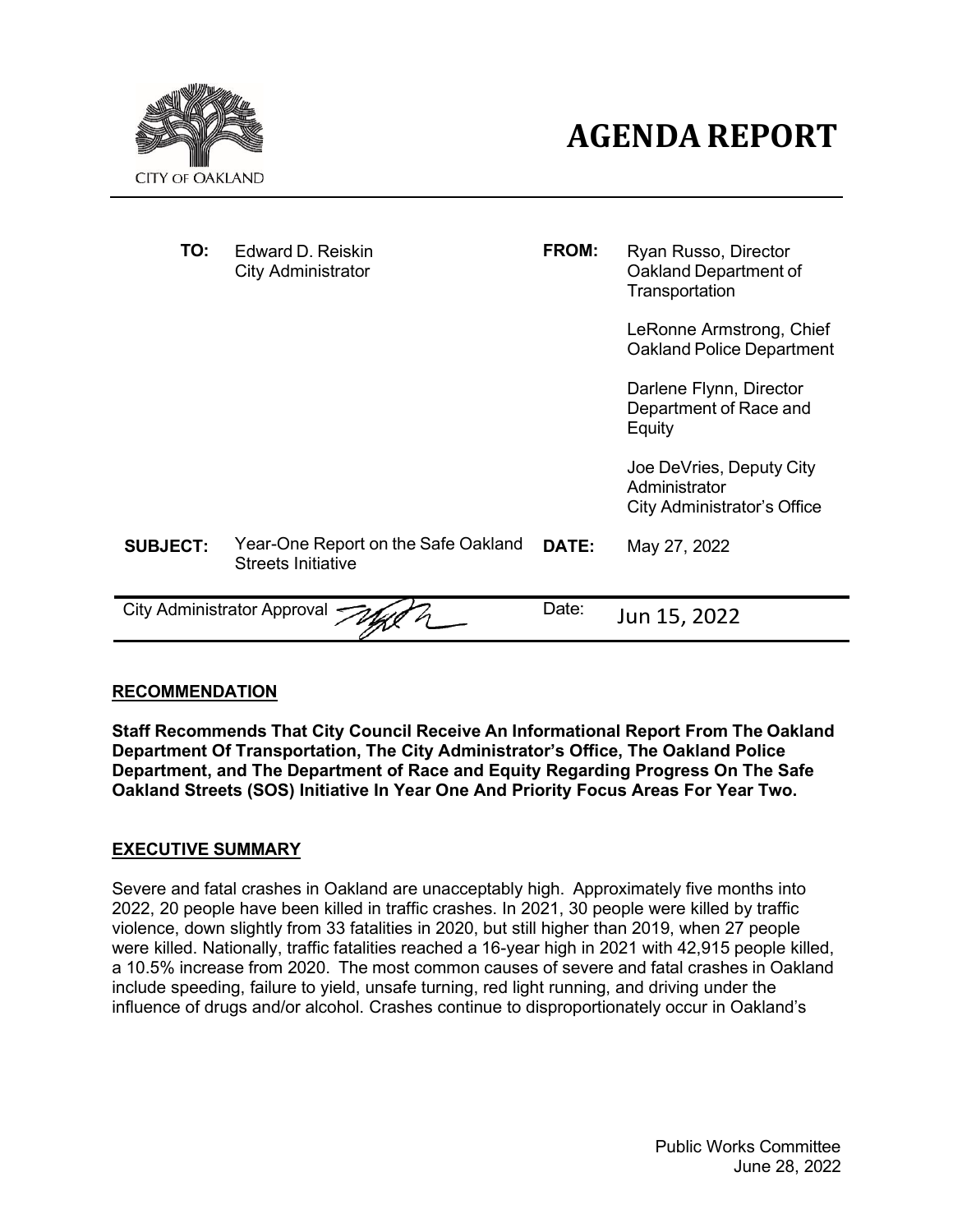Priority Equity communities<sup>1</sup> and on the High Injury Network<sup>2</sup> (68% of the High Injury Network falls in High and Highest priority equity communities). However, life-changing and life-ending collisions on roadways are preventable with prioritized, targeted, and comprehensive strategies. To address this epidemic the Safe Oakland Streets (SOS) initiative was launched in 2021. The SOS core team includes the Department of Transportation (OakDOT), the City Administrator's Office (CAO), the Oakland Police Department (OPD) and the Department of Race and Equity (DRE). The SOS core team work collaboratively on implementing this initiative and achieving the goals.

This report serves as an annual status update to the strategies set forth in the initiative.

In summary, through 2021, SOS work focused on areas with the highest efficacy at preventing traffic fatalities and the lowest risk of creating new inequities, including the successful delivery of 238 new safety improvements, and the successful passage of Assembly Bill 43 (Friedman), which allows cities to lower speed limits in certain cases. In addition, OakDOT worked to inform the development of Assembly Bill 550 (Chiu) to authorize speed safety systems in Oakland and educate Oakland stakeholders on the efficacy and equity provisions, however, that bill was ultimately unsuccessful. OakDOT continued advancements in prioritizing safety improvements based on equity factors and crash concentrations and transparency regarding project delivery status in the face of demand that out-paced city resources, and OPD has drastically improved their focus of traffic stops on the most dangerous driving behaviors on high-injury streets. While the number of traffic stops and staffing to conduct high visibility enforcement has decreased substantially, and despite a reduction in the percentage of traffic stops conducted on African Americans, racial disparities in stops remain.

During this time, the same agencies working on SOS were also responding to increased community violence in Oakland, including violence on our streets. The SOS interagency partnerships to respond to severe and fatal traffic crashes were foundational to pilot efforts that were initiated in 2021 to prevent large sideshows accompanied by violent activity. Also, the Neighborhood Enhanced Service Team (NEST) initiative that kicked off in 2021 to focus city services, including transportation improvements, on the police beats most impacted by community violence prioritized traffic maintenance requests in these communities. High priority equity communities in Oakland are disproportionately impacted by both severe and fatal crashes, and gun violence and homicides. Through this work, city agencies are working to prioritize resources to leverage synergies to address SOS/traffic safety and community violence prevention goals. Highlights from that work are also included in this report.

The SOS workplan for 2022 includes a continued emphasis on delivering engineering improvements on the high injury network and in high priority communities, with 181 safety improvements projected for delivery, plus additional emerging near-term safety improvements, amounting to 419 safety improvements (and counting) to be delivered from 2021-2022. SOS will

<sup>1</sup> Oakland's Priority Equity Communities are based on demographic data by census tract. More information can be found here: City of Oakland, Department of Transportation, Geographic Equity Toolbox:<https://www.oaklandca.gov/resources/oakdot-geographic-equity-toolbox>

<sup>2</sup> The City analyzed nearly 2,000 injury crashes from 2012-2016 and found the majority (60%) of these crashes are highly concentrated on just 6% of the 800 miles of Oakland's city-maintained streets, the High Injury Network.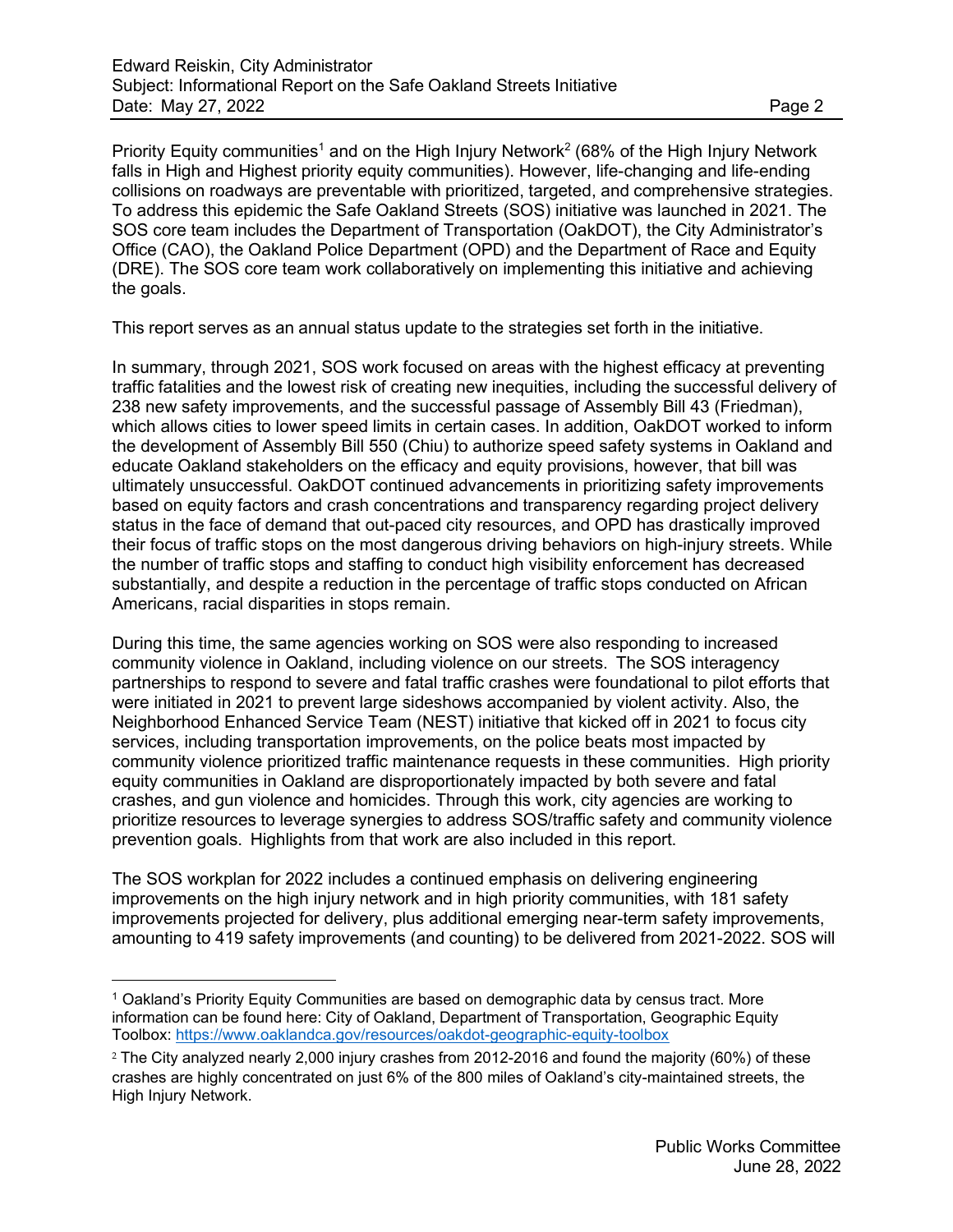also focus on the implementation of AB 43 speed-lowering policy, the implementation of 15 mph school speed limits, and the continued analysis of automated enforcement options in Oakland. OakDOT will work to prioritize monitoring and communication of engineering improvements to improve transparency with the public, and to monitor whether safety improvements are addressing safety issues on the high injury network (HIN) and in priority equity communities.

## **BACKGROUND / LEGISLATIVE HISTORY**

Traffic safety has long been a need in the City of Oakland (City) as evidenced by the statistics that approximately two people are seriously injured<sup>3</sup> or killed in a traffic crash each week on the City's streets. Traffic safety goals are set out in city policies and plans, such as the 2013 Complete Streets Policy, 2016 Oakland Department of Transportation Strategic Plan, 2017 Pedestrian Plan Oakland Walks, and 2019 Bicycle Plan.

In Fall 2019, Councilmember Noel Gallo approached staff for urgent action to address this issue following several severe and fatal collisions in District 5. Severe bodily injury involves a substantial risk of death, a substantial risk of serious permanent disfigurement, or a substantial risk of protracted loss or impairment of the function of any part or organ of the body. In January 2020, District 1 Councilmember Dan Kalb requested an informational report on speed, including a review of current enforcement, engineering, and policy practices and recommended future actions. City agencies subsequently received additional requests from Councilmembers regarding traffic safety and speed management, including requests for more enforcement and concerns that traffic enforcement results in inequitable outcomes. City staff from multiple departments – the City Administrator's Office (CAO), Department of Transportation (OakDOT), Department of Race and Equity (DRE), and Police Department (OPD), formed the SOS core team and collaborated on developing a strategy.

In 2020, the interdepartmental group worked to take a citywide, coordinated, interdepartmental approach to make the greatest impact on traffic safety while intentionally centering equity. The result was a SOS initiative focusing on six areas of strategy implementation that will save lives and prevent severe injuries: coordination and collaboration; engineering; policy; planning and evaluation; engagement, education, and programs; and enforcement. SOS evaluated over 70 common traffic safety tools for efficacy and equity and developed 23 strategies that would have the greatest potential for preventing severe and fatal crashes and enhancing equity outcomes. In April 2021, the first SOS informational report was received by City Council, and the initiative formally launched.

Equity is the driving force for SOS, the approach puts equity first by ensuring resources are spent in the communities that need them most through a data-driven systematic approach. The SOS initiative used the equity impact analysis tool developed by the Department of Race and Equity to evaluate the efficacy and equity impacts of over 70 common traffic safety tools when determining how to develop strategies and priorities. The SOS team continues to use the equity impact analysis tool on specific strategies they are considering for implementation. In addition,

<sup>&</sup>lt;sup>3</sup> Serious bodily injury is any injury which involves temporary but substantial disfigurement of the body or a body part, temporary but substantial loss or impairment of the function of any body part, or fracture of any body part. Serious bodily injury includes, but is not limited to loss of consciousness, concussion, dislocation of joints or appendages, and wounds requiring suturing. Serious bodily injuries typically require treatment in a hospital or medical facility beyond what is required by basic first aid.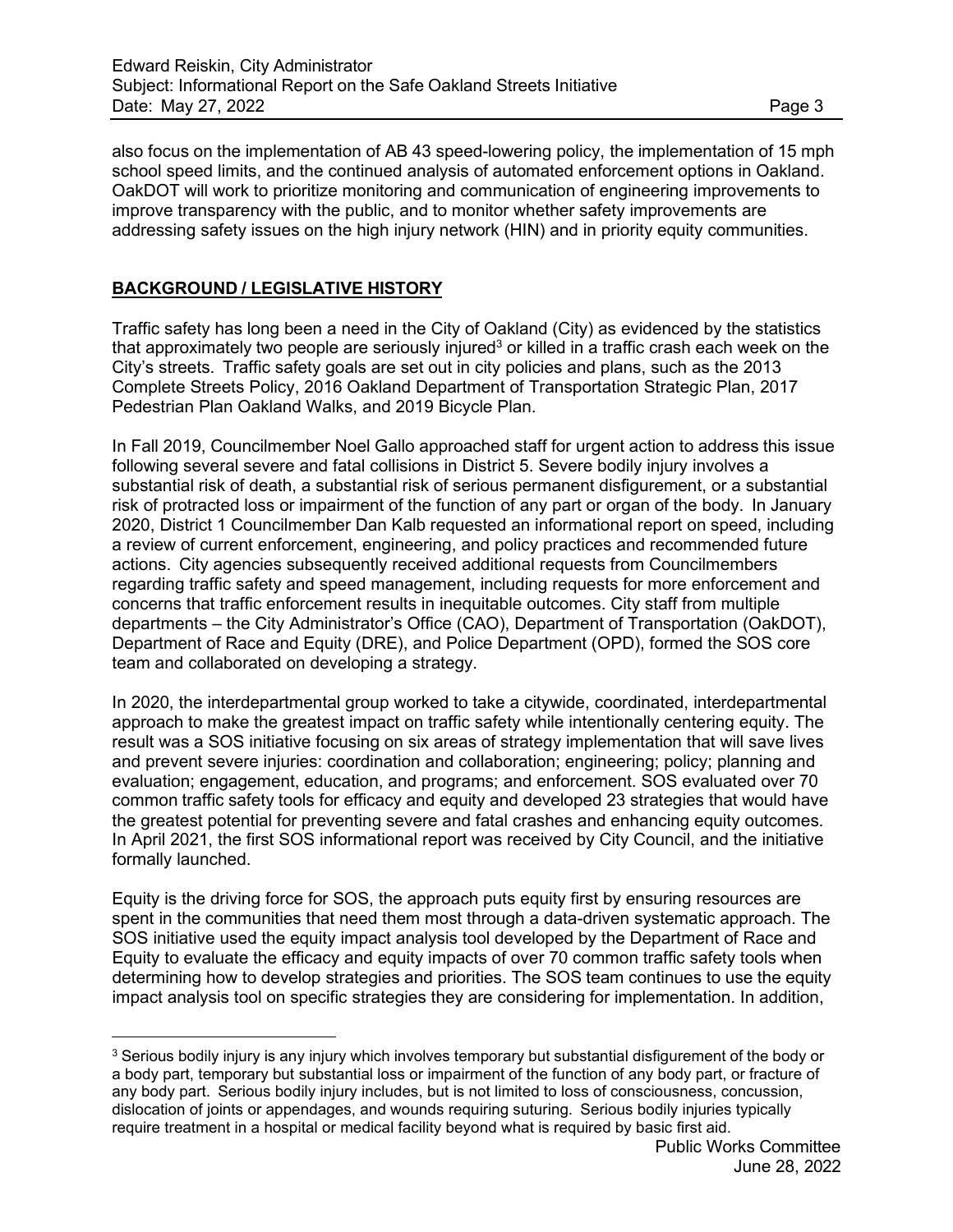SOS uses OakDOT's Geographic Equity Tool to identify Priority Equity Communities, setting out to rectify the harm caused by past redlining and neglect.

The SOS initiative puts safety first and prioritizes the most effective tools to prevent severe and fatal crashes and crash inequities, including among Black, Indigenous and People of Color (BIPOC) communities, seniors, children, and people with disabilities. SOS incorporates a safe system approach that uses data and community engagement to inform location selection, design complete streets, and implement interventions that improve safety for pedestrians, cyclists, and transit users. Reviewing and lowering speed limits, increasing signage, and pursuing avenues for automated speed enforcement are key strategic plan and SOS strategies.

## **ANALYSIS AND POLICY ALTERNATIVES**

The SOS initiative advances citywide goals to create **vibrant and sustainable infrastructure**  as well as a **responsive and trustworthy government**. Increased safety as well as heightened experience and perception of safety creates more opportunity for active transportation as well as for joyful activities and connections in our public space. SOS advances the goal of responsiveness and trustworthiness through using available data and analysis that is made publicly available on our website. In addition to transparency, inclusion through community outreach and collaboration is a key aspect of the SOS strategies. SOS also aligns with the Reimagining Public Safety Task Force's Final Report and Recommendations, which was accepted by City Council in May 2021. Recommendation number 59 from the Taskforce is to move most traffic enforcement to OakDOT. SOS includes two strategies related to automated enforcement that would operationalize this goal, focuses limited traffic enforcement on the most dangerous driving behaviors, and has worked to advance these strategies as described here.

The goals of the SOS initiative are to:

- 1. Prevent severe and fatal crashes and related disparities impacting BIPOC communities, persons with disabilities, seniors, and low-income populations.
- 2. Eliminate severe and fatal injury inequities including racial disparities impacting BIPOC communities that exist today in Oakland.
- 3. Inform safety strategies that prevent injury and injury inequities, and do not have adverse equity impacts on BIPOC communities, seniors, persons with disabilities, and low-income populations.

The SOS initiative focuses on six areas of strategy implementation that will save lives and prevent severe injuries: 1) coordination and collaboration; 2) engineering; 3) policy; 4) planning and evaluation; 5) engagement, education, and programs; and 6) enforcement.

The strategies serve as a guide and are ongoing; the implementation of each strategy will continue until there are zero severe and fatal crashes on Oakland's streets. For each strategy, staff have summarized progress over the past year and planned actions for the year to come. Together, these strategies are coordinated by the SOS interdepartmental team and rely on collaboration.

SOS is setting a goal of preventing all traffic fatalities on Oakland's streets within 20 years, by 2042. No one should have to lose their life or their loved ones to preventable traffic crashes.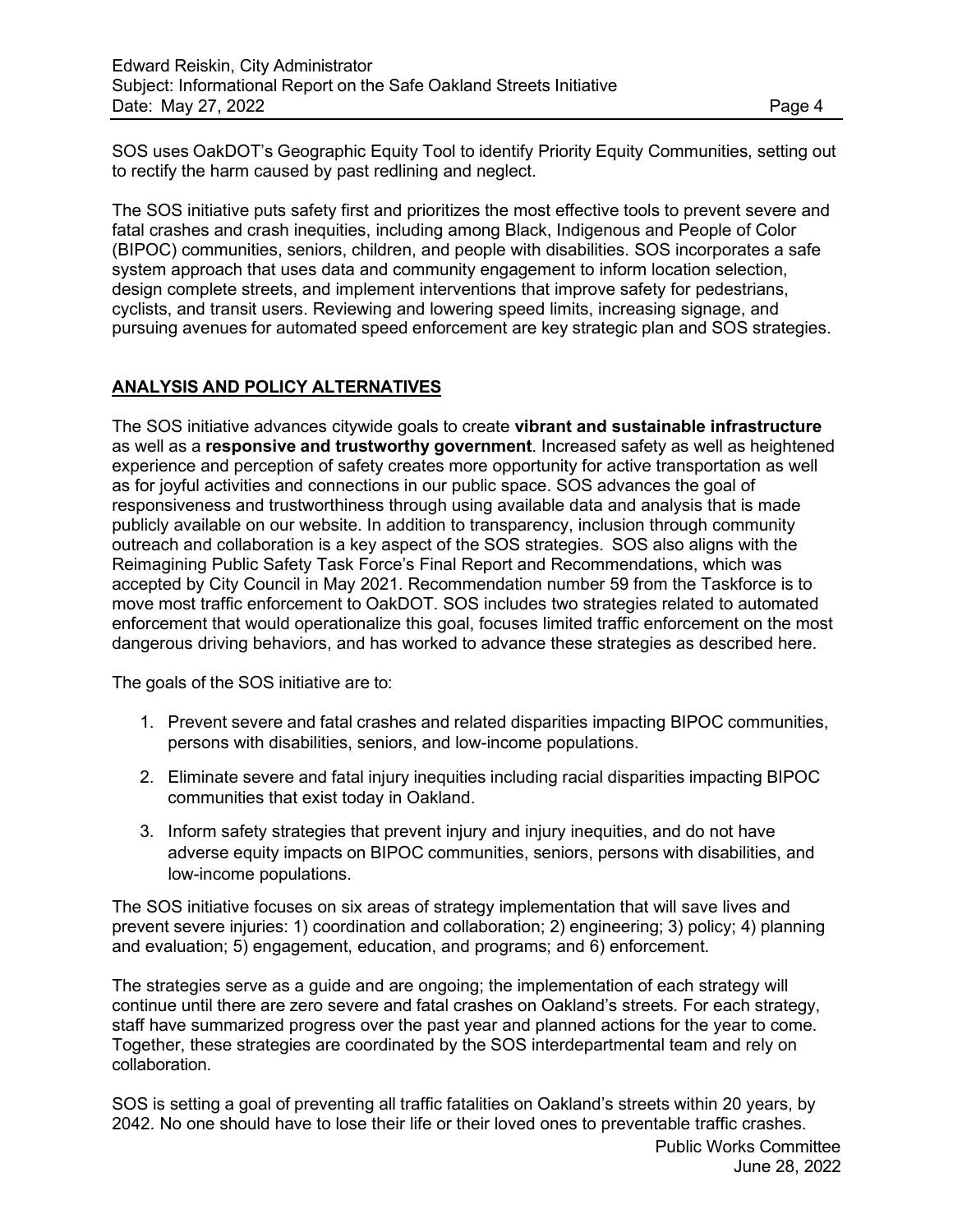Achieving zero deaths will require unwavering implementation of the strategies outlined below, along with additional policy changes at the State and Federal levels. This goal should be considered in the context of other acts of violence in Oakland. The SOS team also believes that no one should lose their life to other preventable issues facing Oaklanders, including violence or homelessness. The SOS work strives to support and lift up overlapping solutions to the most urgent life or death issues facing Oaklanders. The urgent need for SOS is tragically made clear by the number of traffic fatalities on Oakland's streets over the past several years, as captured in **Table 1**.

|                               | <b>Fatalities</b> |
|-------------------------------|-------------------|
| <b>Total 2019 Fatalities:</b> | 26                |
| <b>Vehicle Fatalities:</b>    | 12                |
| Motorcycle Fatalities (4)*    |                   |
| Ped Fatalities:               | 10                |
| <b>Bicycle Fatalities:</b>    | 3                 |
| <b>Scooter Fatalities:</b>    | $\overline{1}$    |
| <b>Total 2020 Fatalities:</b> | 36                |
| <b>Vehicle Fatalities:</b>    | 21                |
| Motorcycle Fatalities (3)*    |                   |
| Ped Fatalities:               | 14                |
| <b>Bicycle Fatalities:</b>    | 1                 |
| <b>Scooter Fatalities:</b>    | 0                 |
| <b>Total 2021 Fatalities:</b> | 30                |
| <b>Vehicle Fatalities:</b>    |                   |
| Motorcycle Fatalities (2)     |                   |
| Ped Fatalities:               | 8                 |
| <b>Bicycle Fatalities:</b>    | $\overline{2}$    |
| Total 2022 Fatalities:**      | 20                |
| <b>Vehicle Fatalities:</b>    | 13                |
| Motorcycle Fatalities (3)     |                   |
| <b>Ped Fatalities:</b>        | 6                 |
| <b>Bicycle Fatalities:</b>    | 1                 |
| <b>Scooter Fatalities:</b>    | ი                 |

\*Motorcycle fatalities are included in vehicle fatalities. \*\*2022 fatalities are through June 9, 2022.

# *Strategies Update*

The following is a status update for the Traffic Safety Strategies that were recommended in 2021 and planned actions: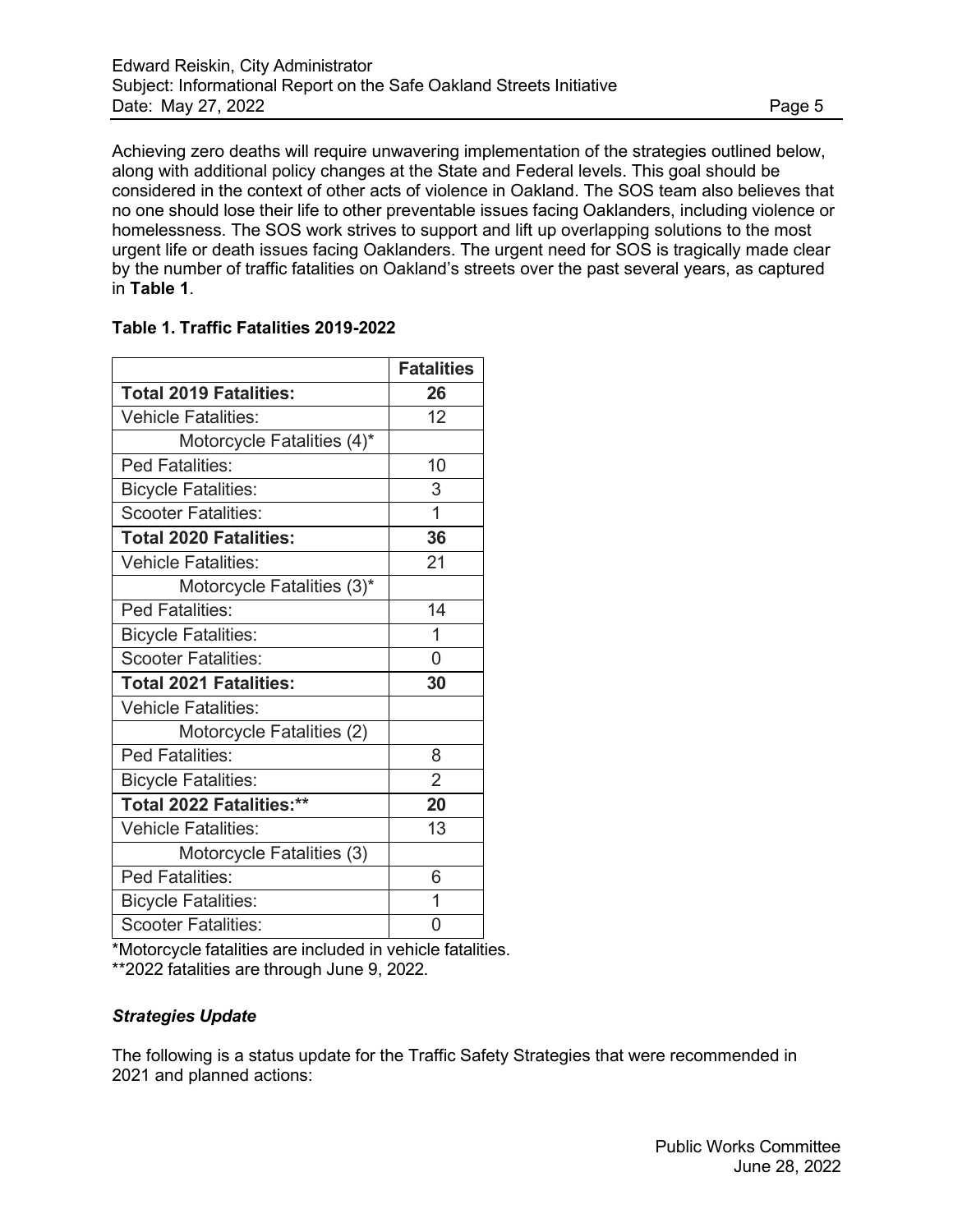## **1. Coordination and Collaboration**

The SOS efficacy and equity assessment found that strategies implemented comprehensively can have the greatest impact on safety and equity outcomes. By working together, the whole is greater than the sum of its parts.

## **Strategy 1.1: Safe Oakland Streets interdepartmental team to coordinate interdisciplinary, collaborative efforts to implement traffic safety strategies.**

*Accomplishments***:** The SOS team held regular meetings at multiple levels to coordinate the SOS approach. The core OakDOT staff coordinating this strategy met weekly. Strategy-focused subcommittees typically met monthly to ensure progress toward goals. Finally, the CAO convened larger bi-monthly meetings involving leadership of the interdepartmental City partners, including OakDOT, OPD, DRE, and OFD. OFD is a new partner that was brought into the SOS initiative due to their role as first responders to traffic crashes, and educators in the community.

The SOS Coordination Subcommittee produced SOS communications tools that are available for use across multiple departments, including: a brief description of SOS and its importance for a variety of uses including in traffic safety-related press releases, a logo, an overview presentation, a webpage, talking points, and Frequently Asked Questions (FAQs).

The SOS team also worked to coordinate with statewide and regional safety efforts, including participating in the California Cities Transportation Initiative's Vision Zero working group, the California State Transportation Agency's Strategic Highway Safety Plan Steering Committee, and the Metropolitan Transportation Commission's Vision Zero Working Group. Through these partnerships, SOS has been able to influence state and regional policy and planning efforts.

In 2021, Oakland was [one of three cities in California selected f](https://visionzeronetwork.org/speed-management-workshops-planned-in-california/)or a two-part Speed Management Workshop led by the Institute of Transportation Engineers and the Vision Zero Network. The workshop was held in Summer 2021 and attended by approximately 30 participants including City Council staff, staff from OakDOT, CAO, OPD, DRE, as well as Alameda County Transportation Commission and the Alameda County Public Health Department, with a welcome by Council President Bas and closing remarks by OakDOT Director Ryan Russo. Participants received an overview of speed management, safe systems, potential impacts of proposed state legislation, engineering solutions, opportunities with automated enforcement, interactive exercises and worked to conceptualize next steps. This workshop helped advance knowledge and partnerships to implement [Safe Oakland Streets](https://www.oaklandca.gov/topics/safe-oakland-streets) strategies addressing slower speeds to save lives and address injury inequities.

From July 2021 through January 2022, OakDOT worked to hire a Transportation Planner II to serve as the SOS Coordinator and support the ongoing planning and implementation of the SOS initiative. The SOS Coordinator was successfully hired and started in February 2022, contributing to the development of this report and other SOS initiatives.

**Planned Actions:** The SOS team will continue to meet and work toward the SOS strategies and goals. With additional capacity from the SOS Coordinator, staff anticipate the program will continue to grow and improve safety outcomes for Oaklanders through a coordinated, complementary approach.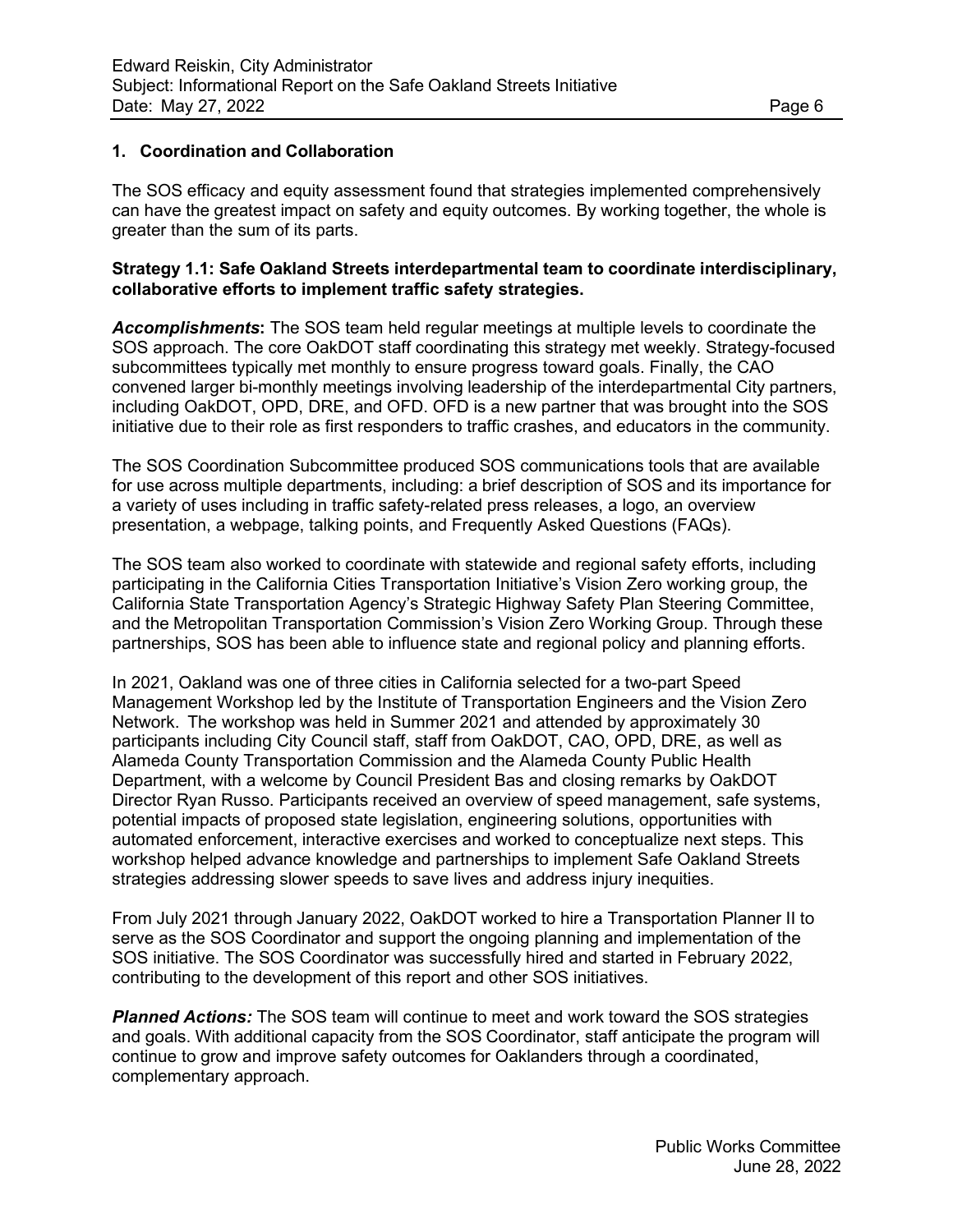## **Strategy 1.2: Safe Oakland Streets interdepartmental team to report back to the City Council on the status of the Safe Oakland Streets Initiative and its traffic safety strategies, on an annual basis.**

*Accomplishments***:** This SOS annual report serves as the SOS Team's yearly status report to City Council.

## **2. Engineering**

Engineering scores the highest of all the strategies for both efficacy and equity. For this reason, delivering engineering safety upgrades and improvements with a focus on the High Injury Network in High Priority Neighborhoods and in areas with vulnerable users, including schools, is a primary focus of SOS. These safety improvements are planned, managed, and built by OakDOT teams. Oakland Public Works (OPW) also contributes to the delivery of capital projects by overseeing construction management. SOS is working to track, report and communicate the delivery of these critical safety improvements to help measure how we are meeting the engineering strategy goals.

The types of safety improvements being tracked and shared herein vary widely; some are near term improvements that are designed and delivered in a matter of months, while others are long-lasting capital projects that have been conceptualized in community plans and have gone through years of planning and design in advance of construction.

As shown in **Table 2,** there are 419 total safety improvements tracked in 2021 and 2022, with 238 safety improvements delivered in 2021, and 181 safety improvements slated for delivery in 2022, plus an undetermined number of additional near-term improvements resulting from traffic safety service requests. The number of capital projects are projected to increase. This is related to the continued development of the teams that design and deliver this work, and the outcome of years of continuous efforts to establish contracts to deliver services to our community more expeditiously. OakDOT has been more successful at winning competitive grants than ever before, winning over \$80 million in competitive grant funding in the last two years alone. This success will result in additional capital projects in future years, as they are currently in advanced design and engineering phases. (Refer to *Attachment A* for a complete list of 2021 and 2022 safety improvements, and Strategy 2.2 for more detail on Near Term Safety improvements).

| <b>Project Type*</b>                              | 2021                           | 2022                      |
|---------------------------------------------------|--------------------------------|---------------------------|
| <b>Capital Projects</b>                           | 22                             | 23                        |
| Near Term Safety Improvements                     | 216                            | 158                       |
| <b>Total</b>                                      | 238 (includes Traffic          | 181 + TBD (Traffic Safety |
|                                                   | <b>Safety Service Requests</b> | Service Requests)         |
| Total for 2021 and 2022   419 Safety Improvements |                                |                           |

**Table 2. 2021 and 2022Safety Improvements**

\*Capital Projects are longer-term projects that include long-lasting safety assets such as traffic signals, concrete work, and repaving, whereas Near Term Safety Improvements include improvements that can be implemented more quickly, including speed bumps, leading pedestrian intervals, and new signs and striping.

Public Works Committee June 28, 2022 This SOS annual report is intended to help monitor and communicate the City's collective traffic safety work, and builds on existing efforts. To that end, in the Fall of 2021, OakDOT completed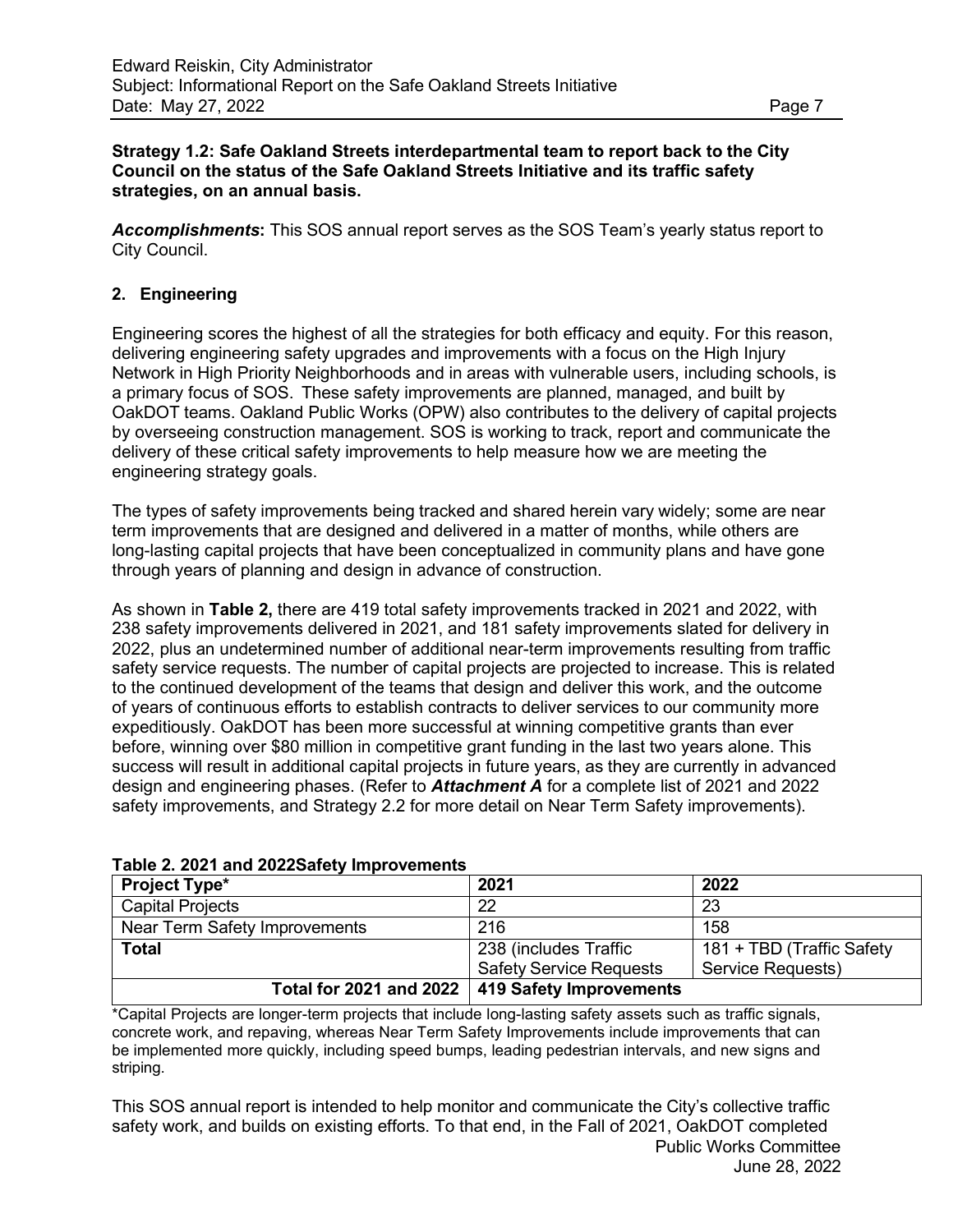a major update to the [OakDOT Major Projects Map](https://oakgis.maps.arcgis.com/home/webmap/viewer.html?webmap=d17d586b9a5a4c529d3951a5d239e47f) that chronicles capital projects, a critical resource for agency coordination and transparency to advance safety and equity. It has had over 65,000 views to date. Updates included adding 42 projects and updated/improved information on all other projects; and adding the High Injury Network so the public can understand how our projects overlap with streets where crashes concentrate. OakDOT will continue making proactive updates to the Major Projects Map. In addition, in future annual reports the SOS team will expand the list of safety improvements presented in *Attachment A* to also communicate safety improvements currently under development with construction estimated for future years.

## **Strategy 2.1: DOT to focus project investment in high priority communities and on the high injury network.**

*Accomplishments:* OakDOT will have delivered at least 419 discrete safety improvements between 2021 and 2022. OakDOT was able to map 168 of the 419 safety improvements. The remaining 251 safety improvements were not able to be mapped at this time, and include speed bumps, traffic safety service requests, and the location of speed limit reductions. **Figure 1**  demonstrates that 82% percent, or 137 out of 168 safety improvements will be on the High Injury Network. This is significant, because it demonstrates that we're working to focus our investments where they will have the greatest opportunity to save lives, as our prioritization criteria notes.

OakDOT's capital improvement projects are typically delivered by the department's Great Streets Division and informed by the City's Capital Improvement Program (CIP), which prioritizes projects based on nine factors that were established through a process involving community and City Council engagement, including: 1) equity, 2) health and safety, 3) economy, 4) environment, 5) improvements/upgrades, 6) addressing poor existing conditions, 7) project readiness, 8) collaboration, and 9) required work. OakDOT specifically prioritizes safety improvements on the High Injury Network, and in high priority equity communities when evaluating the "equity" and "health and safety" categories. Near-term safety improvements, typically delivered by the Safe Streets Division, have similar prioritization metrics which are described in more detail in Strategy 2.2 below.

In accordance with the City's equity goals, 89% of mapped safety improvements are located within the "high" and "highest" priority equity neighborhood designations, with the remaining 4% in medium and 7% in "low" and "lowest" as demonstrated in **Figure 2**. This again reflects the efficacy of the established prioritization frameworks in advancing our policy goals.

*Planned Actions:* OakDOT will continue to align project investments with CIP priorities, including building safety improvements on the High Injury Network and in high priority equity neighborhoods. To evaluate success, SOS will continue to evaluate project delivery by priority equity communities and whether safety improvements are on the High Injury Network over time. In addition, OakDOT will work to increase detailed tracking of safety improvements to include elements such as safety assets, level of community engagement, and before/after safety outcomes.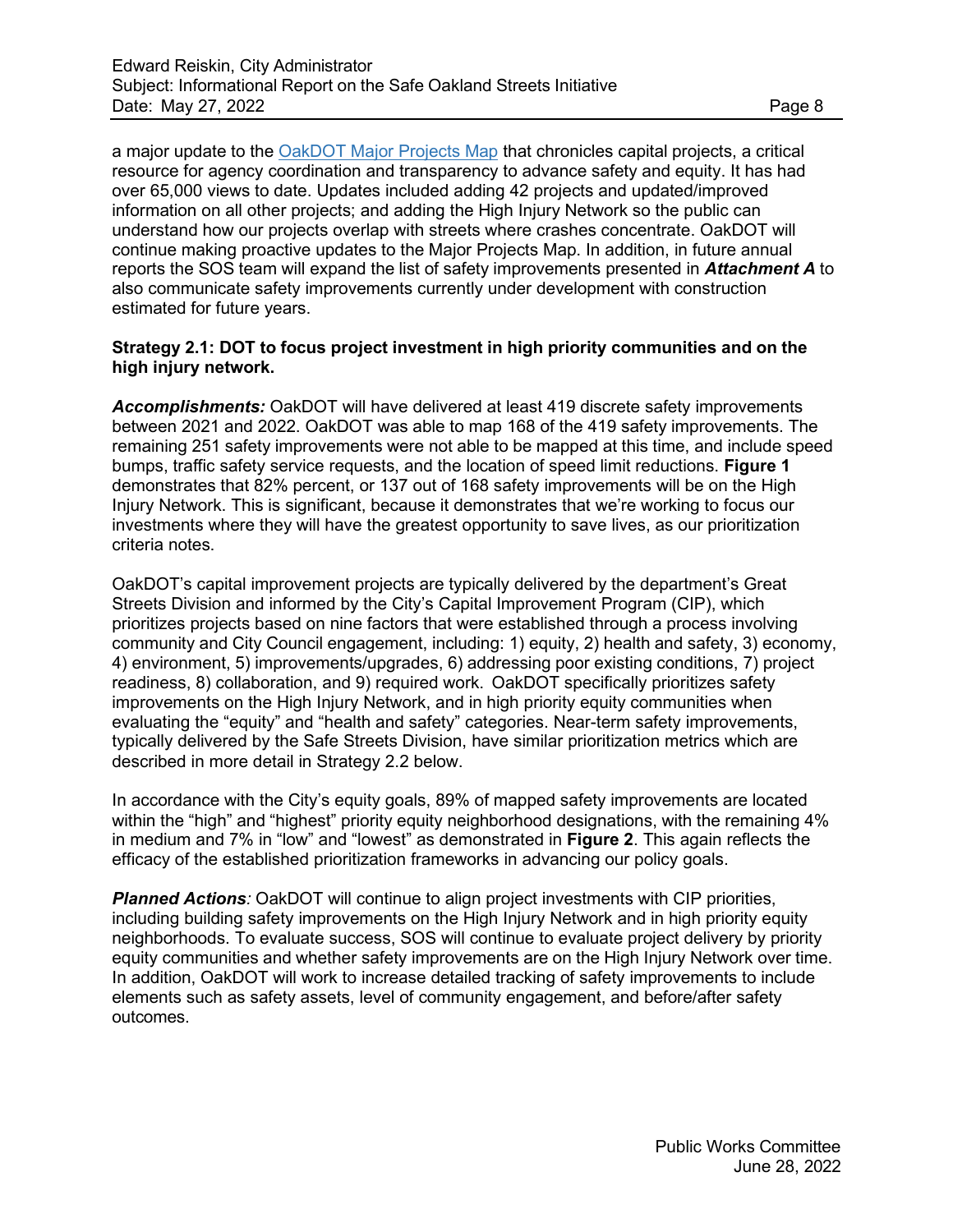

## **Figure 1. Projects On and Off the High Injury Network**

\*Locations for some near-term safety improvements including speed bumps, traffic safety service requests, and 2022 speed limit reduction locations are not represented.

\*\*Some safety improvements extend beyond the High Injury Network; all safety improvements included are at least 50% on the High Injury Network.



#### **Figure 2. Projects by Priority Equity Neighborhood Designation**

\* 2021 totals do not include Traffic Safety Service Requests or Speed Bumps; 2022 totals are pending; some near-term safety improvements are still outstanding.

\*\*Some safety improvements extend into multiple Priority Equity Neighborhoods; all safety improvements included are at least 50% in the Priority Neighborhood they were counted in.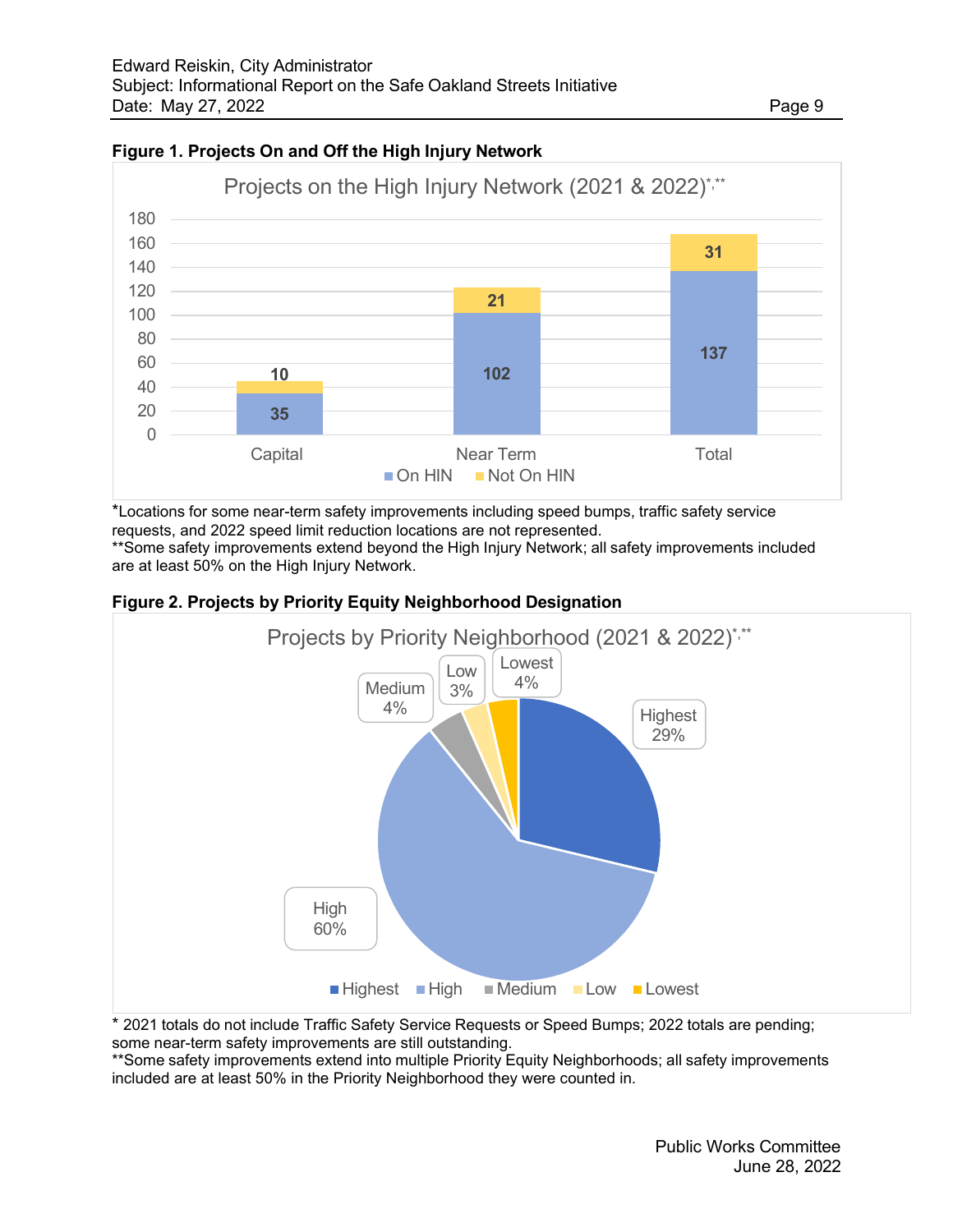## **Strategy 2.2: DOT to work in partnership with communities to implement responsive, proactive, and near-term improvements.**

*Accomplishments:* In 2021 DOT delivered 221 near-term safety improvements, including but not limited to temporary pedestrian safety improvements, speed bumps, signs, traffic safety service requests, and sideshow prevention projects as outlined in **Table 3** below and in *Attachment A*.

| <b>Near-Term Safety Project by Program Type</b>                 | 2021  |  |
|-----------------------------------------------------------------|-------|--|
| <b>Traffic Safety Service Request Improvements</b>              | 132   |  |
| <b>Speed Bumps</b>                                              | 24    |  |
| Rapid Response Safety Improvements                              |       |  |
| <b>Council Earmark Locations</b>                                |       |  |
| <b>Sideshow Prevention Pilot Locations</b>                      | З     |  |
| Leading Pedestrian Intervals                                    | 36    |  |
| Essential Places - Temporary Pedestrian Safety<br>Improvements* | $5^*$ |  |

**Table 3. Near-Term Safety Improvement Projects**

\*3 of the Essential Places Improvements are capital projects

OakDOT's Safe Streets Division manages a number of programs to deliver smaller-scale, nearer-term traffic calming, traffic safety and pedestrian safety improvements to Oakland residents, including core safety programs, Council member safety improvements and pilot safety improvements. Core programs for this work are as follows:

- Traffic Safety Service Request Program, responding primarily to the 311 Call Center requests for traffic safety improvements that are prioritized based on the most recent available crash and equity data, and essential places where more vulnerable populations travel (schools plus senior centers, libraries, transit stops, etc.);
- School Safety Request Program, responding to individual schools, the school district, and other City departments;
- Speed Bump Program, responding to neighborhood petitions; and
- Rapid Response Program, responding to fatal and severe injury crashes primarily involving pedestrians and bicyclists.

In addition to the above programs, the City Council has recently allocated additional funding for specific safety improvements identified by Council members:

- April 2021: City Council allocated \$800,000 total for minor traffic safety improvements identified by City Council offices; and
- July 2021: City Council amended the Fiscal Year (FY) 2021-23 Biennial Budget to increase OakDOT's operational capacity by approximately \$3 million to implement specific, earmarked traffic safety improvements using OakDOT's fund balance in Measure BB Transportation Sales Tax from FY 2020-2021.

Finally, OakDOT has innovated its programmatic work, to address urgent safety issues for Oakland residents at the intersection of traffic safety and community violence, and established the following additional pilot programs since 2021, which now have specific funding from the July 2021 Council Earmarks described above: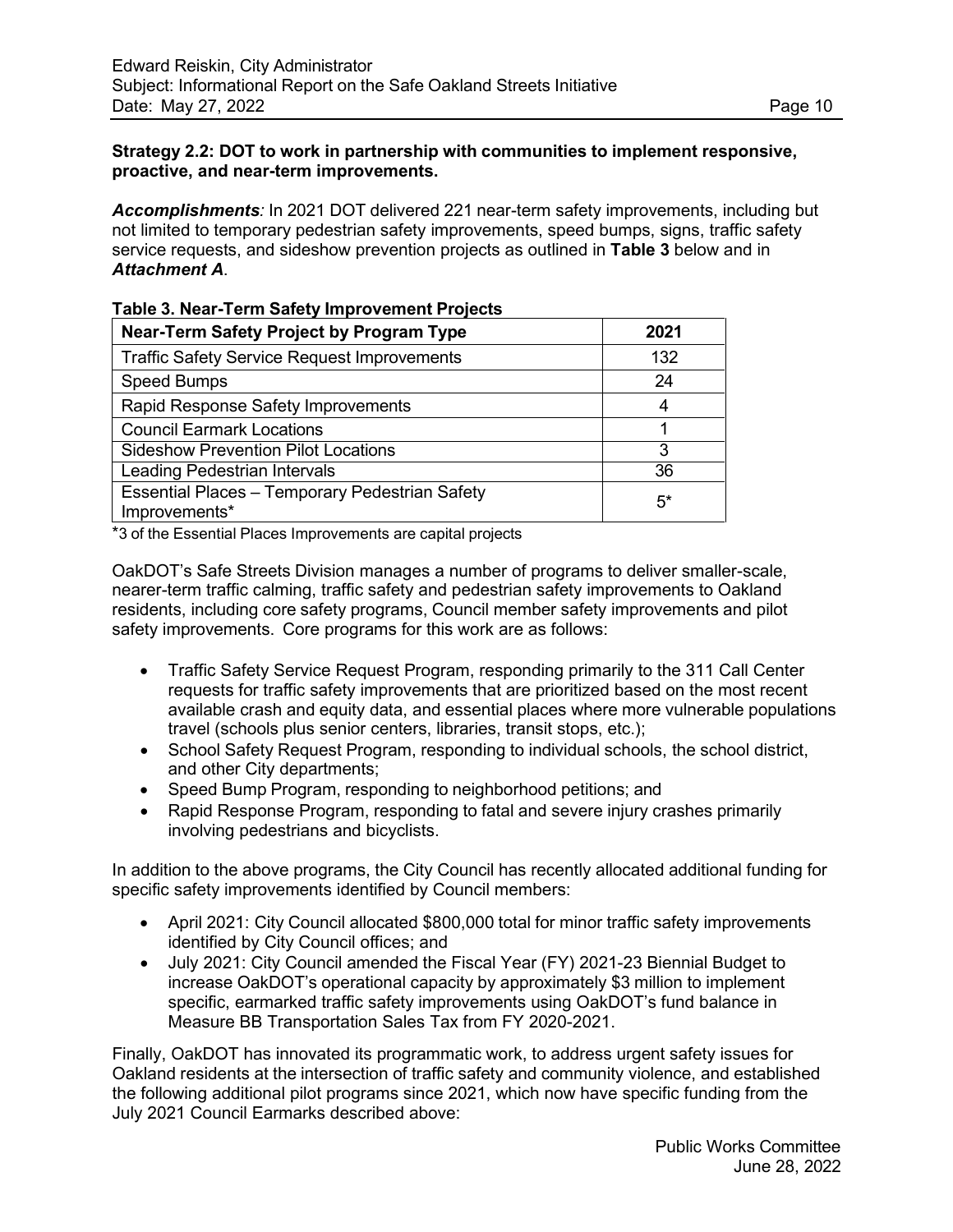- The Sideshow Prevention Pilot Program
- The Violence Prevention Pilot Program

More detailed information about these programs – including their focus, prioritization approach, FY 2021 accomplishments, FY 2022 and 2023 deliverables, and recommendations to improve and expedite their delivery to meet the needs of Oakland residents – is included in the March 1, 2022 [Traffic Safety and Pedestrian Safety Improvements Informational Report](https://oakland.legistar.com/LegislationDetail.aspx?ID=5473308&GUID=8FCB73DF-C113-4819-994B-90CA4ADA7383) to City Council, with Supplemental Reports on May 17, 2022 and June 21, 2022.

In addition to the near-term safety improvements advanced by the above programs, the Traffic Signals team continued to maintain Oakland's 695 traffic signals and began retiming 85 signals primarily in Oakland's Downtown with leading pedestrian intervals – a relatively low-cost treatment that enhances pedestrian visibility, provides walking priority over turning vehicles, and reduces pedestrian vs. permissive turning vehicle collisions. 36 signals were implemented as of December 2021, with the remaining 49 implemented in early 2022.

In 2021, OakDOT was also managing and maintaining Oakland's Slow Streets-Essential Places program in response to the COVID-19 pandemic – and working to institutionalize that work into OakDOT's existing programs as described in an [informational](https://oakland.legistar.com/LegislationDetail.aspx?ID=5436424&GUID=22545182-F8B9-4E3F-A303-0CBC82BBD3A0&Options&Search) report to Council on February 22, [2022.](https://oakland.legistar.com/LegislationDetail.aspx?ID=5436424&GUID=22545182-F8B9-4E3F-A303-0CBC82BBD3A0&Options&Search) This included implementing permanent safety treatments at five locations that received temporary safety treatments as part of the Essential Places Program, focused on pedestrian safety treatments at Essential Services prioritizing high priority equity areas and locations on or near the high injury network.

OakDOT has developed several webpages to increase transparency regarding project delivery and timelines for these programs, as follows:

- How to Apply for a Speed Bump and Active Applications: <https://www.oaklandca.gov/services/apply-for-a-speed-bump>
- \$800K Allocation for High Priority Traffic Calming: [https://www.oaklandca.gov/projects/traffic-safety-800k-allocation-oakdot-prioritization](https://www.oaklandca.gov/projects/traffic-safety-800k-allocation-oakdot-prioritization-and-process)[and-process](https://www.oaklandca.gov/projects/traffic-safety-800k-allocation-oakdot-prioritization-and-process)
- 2021-2023 Traffic Safety Earmarks: [https://www.oaklandca.gov/projects/2021-2023](https://www.oaklandca.gov/projects/2021-2023-traffic-safety-earmarks) [traffic-safety-earmarks](https://www.oaklandca.gov/projects/2021-2023-traffic-safety-earmarks)
- OakDOT Sideshow Prevention Efforts: [https://www.oaklandca.gov/topics/sideshow](https://www.oaklandca.gov/topics/sideshow-prevention-efforts)[prevention-efforts](https://www.oaklandca.gov/topics/sideshow-prevention-efforts)

*Planned Actions:* The 2022 near-term safety improvements are ongoing with respect to traffic safety service requests and rapid responses to severe and fatal crashes. Some of the nearterm safety improvements implemented or scheduled for 2022 are also summarized in *Attachment A* including sideshow prevention improvements, violence prevention improvements, school safety improvements, council earmark improvements, business zone speed limit reductions, rapid response safety improvements, speed bumps, and leading pedestrian intervals.

In 2022, OakDOT will develop a system for more transparent tracking responses specifically to school safety requests, which historically have been tracked as part of overall traffic safety requests.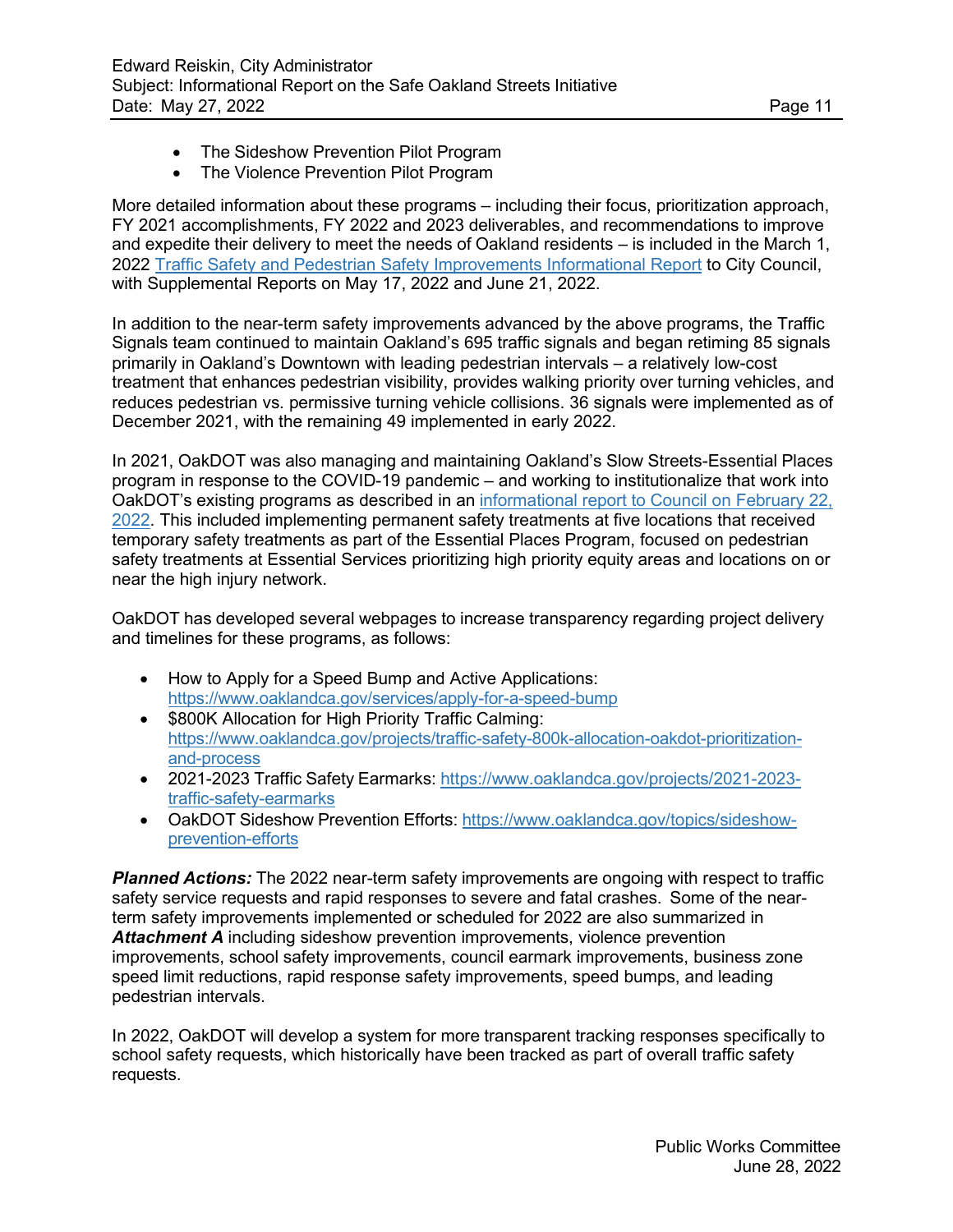## **Strategy 2.3: DOT to apply existing tools to increase safety in the highest priority neighborhoods through engagement and partnerships.**

*Accomplishments***:** OakDOT follows DRE's inclusive engagement guidelines, and strives to meaningfully engage community members, with a focus on the City's high priority equity neighborhoods. Through OakDOT's Racial Equity Team, staff drafted and shared Community Engagement Standard Operating Procedures with the department at-large to guide and inform how outreach and engagement can be planned and carried out to ensure more equitable outcomes that align with the City's equity goals. OakDOT staff are also highly involved in the interdepartmental "Inclusive Community Engagement Working Group," which provides resources, training, and support for all citywide engagement efforts, and aims to collaborate and coordinate events to engage residents on multiple areas of interest.

OakDOT works to ensure that the most transformative, long-lasting projects receive the deepest engagement. As such, the Planning & Project Development team within OakDOT's Great Streets Division (focused on capital projects) works to conduct in-depth engagement in high priority equity communities to identify priorities for future capital projects. In 2021 alone, the team completed a total of 69 outreach events, ranging from focus groups to walks with stakeholders. Some large-scale efforts, like the East Oakland Mobility Action Plan and the Grand Avenue Mobility Plan, distill community priorities and initiate community-driven capital projects. The East Oakland Mobility Action Plan was launched in 2019 in collaboration with community-based organizations that could reach and elevate the needs of community members on the ground. Engagement was focused on strategies that would meet people where they are, including pop-ups, focus groups, virtual engagement, and collaborative surveys where safety was identified as a primary concern. Through this effort community-specific safety needs were identified and inform East Oakland capital project development. Similarly, community-based organizations (CBOs) were hired to engage hard to reach populations in West Oakland as part of the Grand Avenue Mobility Plan. In addition to working with CBOs, engagement so far has included a virtual open house and social media outreach. This engagement has helped inform upcoming safety and access improvements delivered through repaving Grand Avenue, which is also on the High Injury Network.

*Planned Actions*: Emerging and ongoing capital and near-term safety improvement projects will include appropriate engagement through community partnerships, public meetings and notifications, project webpages, and social media posts. One example of an upcoming project with extensive community engagement is the West Oakland Sustainable Transportation Equity Project (STEPS), which launches in 2022. OakDOT will work with the West Oakland Environmental Indicators Project to improve truck parking regulations and enforcement, as well as create truck traffic calming recommendations to mitigate emissions exposure and safety impacts in high priority West Oakland neighborhoods. The West Oakland STEPS project also includes filling sidewalk gaps, planting up to 2,000 trees and shrubs, building a bike resource hub, improving 14 bus stops, and providing universal basic mobility passes in West Oakland. As mentioned above, OakDOT is working on tracking and communicating engagement for future SOS annual reports.

### **Strategy 2.4: DOT to increase the delivery of traffic safety treatments through routine paving projects.**

**Accomplishments:** OakDOT has increased the delivery of traffic safety treatments by leveraging ongoing work to pave and restripe streets. All paving projects now include routine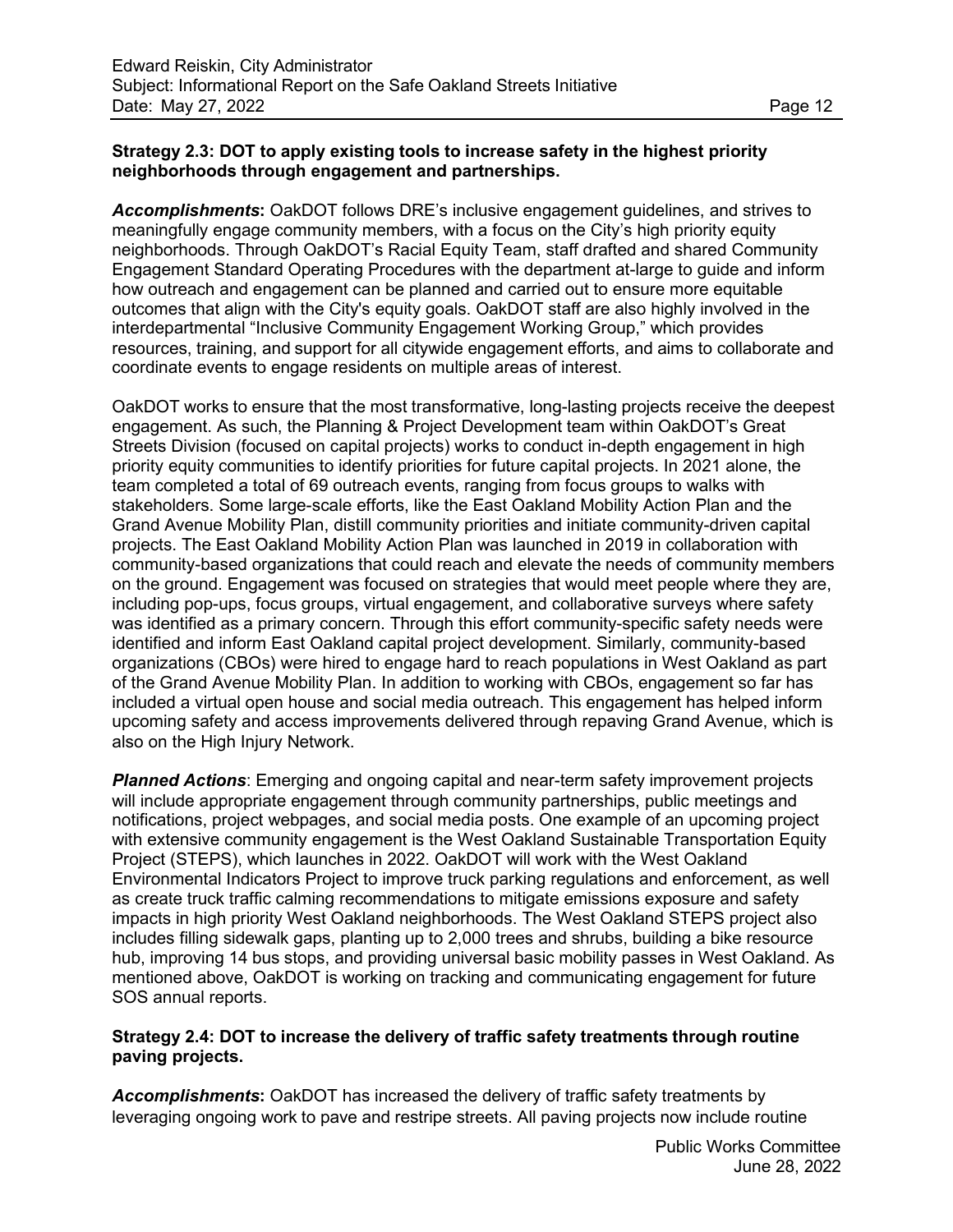curb ramp upgrades to meet current accessibility standards, installing only high-visibility crosswalks, which can reduce crashes by up to 40%, and sidewalk improvements to enhance accessibility. Additional improvements in some paving projects include speed humps, bus boarding islands, pedestrian refuge islands, and, when coordinated with grant funding, they may also include more complex improvements such as flashing beacons, traffic signals, etc. Paving projects are prioritized based on the following safety and equity criteria: whether the corridor is on the High Injury Network in a high or highest priority equity areas, in school zones, a highfrequency transit route, and on the bike network. Traffic calming measures were installed as part of routine paving projects throughout Oakland, with more than half of the 2021 completed projects that included traffic calming beyond routine paving improvements were on the High Injury Network. Some streets included in this list are Macarthur Boulevard, Park Boulevard, Telegraph Avenue and 23<sup>rd</sup> Avenue.

*Planned Actions*: Continue to upgrade all curb ramps to current Americans with Disabilities Act (ADA) standards, crosswalks to high-visibility crosswalks, and make sidewalk improvements as feasible when streets are being paved.

To continue to leverage the opportunity to deliver safety improvements through paving, OakDOT is advancing an analysis to help deliver quality Neighborhood Bike Routes on over 50 miles of streets included in the Five-Year Paving Plan. The analysis is evaluating potential sites for speed humps and/or traffic circles, stop signs or other improvements. This work is foundational for advancing more intensive traffic calming on Neighborhood Bike Routes, in alignment with Slow Streets Phase III's strategy to implement permanent Slow Streets serving bicyclists, pedestrians, and micro-mobility users.

In 2022, OakDOT will begin planning on how to expand the Essential Places program as part of implementation of the Five-Year Paving Plan, prioritizing pedestrian safety improvements at essential services that our residents, particularly the most vulnerable, rely on.

## **3. Policy**

The SOS Efficacy and Equity Assessment found that policies that address speeding and speed limits, as well as automated enforcement, are highly effective at preventing severe and fatal crashes and can address inequities and/or can be designed to mitigate equity impacts. This section provides an overview of applicable policy changes and accomplishments.

#### **Strategy 3.1: OakDOT to reduce school zone speed limits to 15 mph as allowed by state law.**

*Accomplishments***:** OakDOT reviewed the legal requirements associated with implementing the law allowing speed reductions and determined a prioritization approach. Implementation is grounded in key SOS priorities including crash history, equity metrics, and student health factors. Reduced speed limits and new signage will be installed according to prioritization metrics in 2022.

**Planned Actions**: School zone speed limits will be reduced to 15 mph where eligible in a phased implementation approach based on the above prioritization. Installation of signs will begin in June 2022, with 10 schools completed before the 2022/2023 school year starts, and 20 schools total completed by the end of the calendar year. See *Attachment B* for a list of the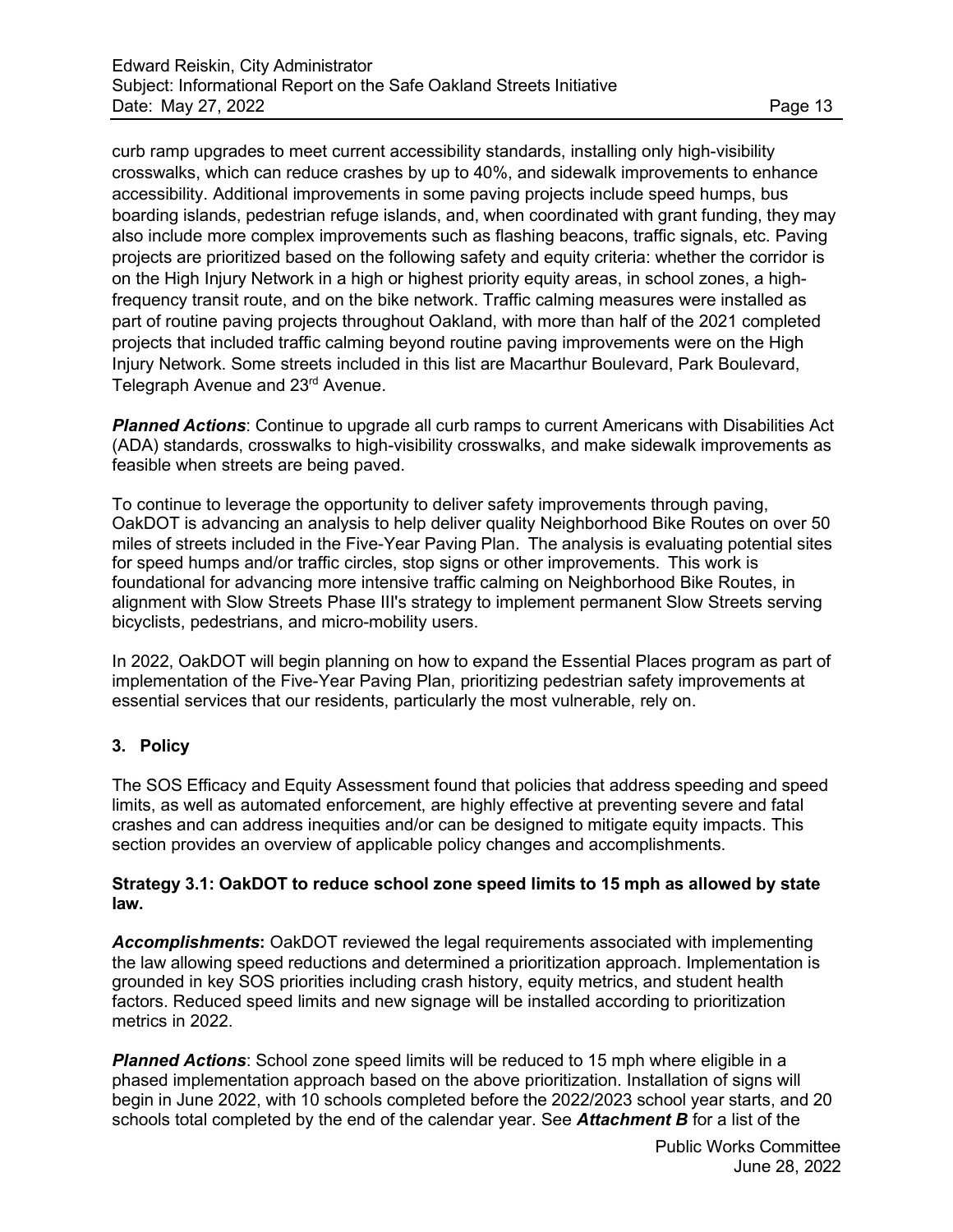initial 10 schools to be implemented, along with details on which types of streets qualify for 15 mph speed limit reductions under State law. Installation will continue in 2023 both through direct work orders issued by traffic engineering and by incorporating 15 MPH school zones into signage and striping plans for other OakDOT safety improvements near schools. The SOS team will also work to engage schools and communities in the area on communications regarding the importance of slow vehicle speeds near schools as speed limits are reduced.

#### **Strategy 3.2: OakDOT to explore re-establishing automated red-light running enforcement with guidance on equity mitigations.**

*Accomplishments***:** OakDOT reviewed the outcomes of the City's previous red light camera program and spoke with other California cities with successful programs to understand what is working. OakDOT also collaborated with a UC Berkeley Goldman School of Public Policy fellow to research strategies that can be implemented to strengthen efficacy and mitigate equity outcomes.

**Planned Actions:** The SOS team will present findings to City Council that evaluate past Red Light Camera programs in Oakland, and current programs in other cities, including a focus on best practices and recommendations for a new program in Oakland, based on existing state law, as well as recommendations for advocating for changes to state law in the future. Following the aforementioned research and recommendations, the SOS initiative will consider making a recommendation to City Council regarding re-starting the Red Light Camera program.

#### **Strategy 3.3: CAO, DOT, and OPD to advocate for State policy to authorize guidelines for the use of automated speed enforcement.**

*Accomplishments:* Extensive advocacy work was done in 2021 to advance Assembly Bill (AB) 550 (Chiu) to allow Oakland and four other California cities to pilot speed safety cameras, which ultimately failed. In 2022, Oakland continued to be included in a similar bill (AB 2336, Friedman) to authorize a speed safety camera pilot program, along with five other California cities that would have been allowed to install speed safety programs if AB 2336 had passed. OakDOT and CAO staff continued to play a large role in shaping AB 2336 to respond to the concerns expressed regarding AB 550, and informed Oakland stakeholders and elected officials about the bill and its relation to SOS and reimagining public safety task force goals. More details on the bill, including the goals, efficacy in slowing traffic and reducing traffic deaths, and privacy and equity mitigations can be found on the City's website:

[https://www.oaklandca.gov/projects/assembly-bill-2336-friedman-speed-safety-systems-pilot](https://www.oaklandca.gov/projects/assembly-bill-2336-friedman-speed-safety-systems-pilot-program)[program.](https://www.oaklandca.gov/projects/assembly-bill-2336-friedman-speed-safety-systems-pilot-program) In addition, the SOS team presented this bill to the City's Bicyclist and Pedestrian Advisory Commission (voted to support), Privacy Advisory Commission (endorsed the privacy provisions, but chose not to endorse a bill that can still be amended), and Mayors Commission on Persons with Disabilities. The bill passed both the Assembly Transportation and Assembly Privacy Committees but was held in Assembly Appropriations and will not move forward.

Although the City Council took a position in favor of AB 550 in 2021, there was no action taken by Council on AB 2336 before it was held in the Appropriations Committee. With support from multiple Boards and Commissions, staff recommends that City Council take a proactive position in favor of automated speed enforcement to help support a longer effort at building a coalition prior to the next legislative season. The opponents of automated speed enforcement have wellestablished lobbying efforts that include the Teamsters Union, Law Enforcement groups such as Peace Officers Research Association of California (PORAC), and the American Civil Liberties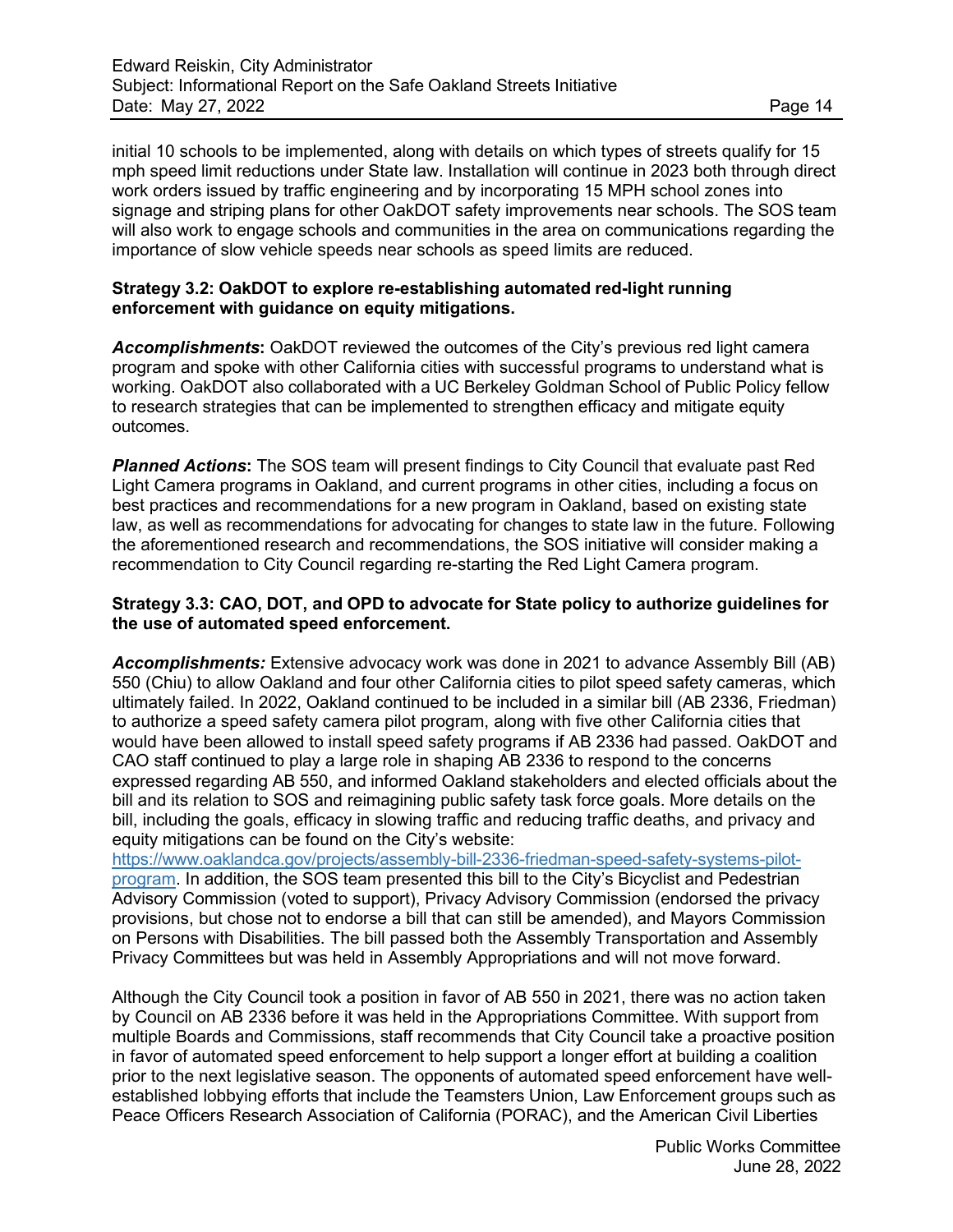Union (ACLU). These groups have either an economic or ideological opposition to the use of such technology and a close relationship with legislators. They typically rely on old rhetoric such as fear of replacing police with cameras, a fear of speed traps impacting truck drivers disproportionately, or civil liberty concerns over the use of surveillance technology. Much less represented in the debate are those families that have been devastated by traffic violence, or trauma doctors, nurses, and fire fighters who must respond when people are severely injured, and community leaders who witness traffic violence in their communities every day. Without these voices being well organized by local political leadership, the City will not benefit from this highly effective tool. Because the authors of both AB 550 and AB 2336 took great strides to address equity and privacy through measures such as fine reductions, diversion programs, and statutes on sharing and saving data, a well-crafted new measure with support from Oakland's leaders could easily be crafted.

*Planned Actions:* The SOS team will work with State partners to determine if there is a future opportunity for automated speed enforcement.

## **Strategy 3.4: CAO, DOT, and OPD to advocate for State policy for local speed limit reductions to improve safety and save lives.**

*Accomplishments:* OakDOT worked with Oakland elected officials and partners across the state to support the successful passage of Assembly Bill 43 (Friedman), which gives more authority to California cities to lower speeds limits in certain cases, and prevents cities from having to raise speed limits in order to enforce them. AB 43 was signed into law in October 2021. Since then, OakDOT has been planning and conducting detailed analyses for implementation. Staff presented to City Council on next steps at the January 25, 2022, AB 43 Informational Report item at Public Works Committee meeting.

*Planned Actions:* AB 43 offers multiple ways in which OakDOT can lower speed limits. Some of these strategies are already authorized, and some rely on administrative guidelines to be updated first. OakDOT is actively following the administrative updates and weighing in to ensure that administrative updates appropriately integrate the intent of the legislation.

In addition to the school speed limit signage implementation described in section 3.1, OakDOT is taking the following actions currently authorized by the legislation to implement the speed limit setting provisions enabled through AB 43:

- OakDOT will begin implementing speed limit reductions of five miles per hour in locations that quality as Business Activity Districts as allowable by AB 43. In addition to the implementation criteria stated in the law related to commercial zoning, retail/dining frontages, number of lanes, on-street parking, signals/stops signs and marked, uncontrolled crosswalks, streets will be further prioritized for implementation based on whether they are on the high injury network and in priority equity areas. OakDOT is conducting a citywide analysis to identify commercial areas eligible for speed limit lowering which will then be prioritized for implementation in a report to council for authorization in Fall 2022. Five 20 or 25 mph commercial zones will be implemented by the end of 2022, and at least five additional zones will be completed in 2023.
- Gateway locations at freeway off-ramps and locations where arterials cross city limits are being identified for additional signage to increase awareness of city speed limits. The workflow for sign installation is expected to be competed in 2022 and installation will begin in 2023.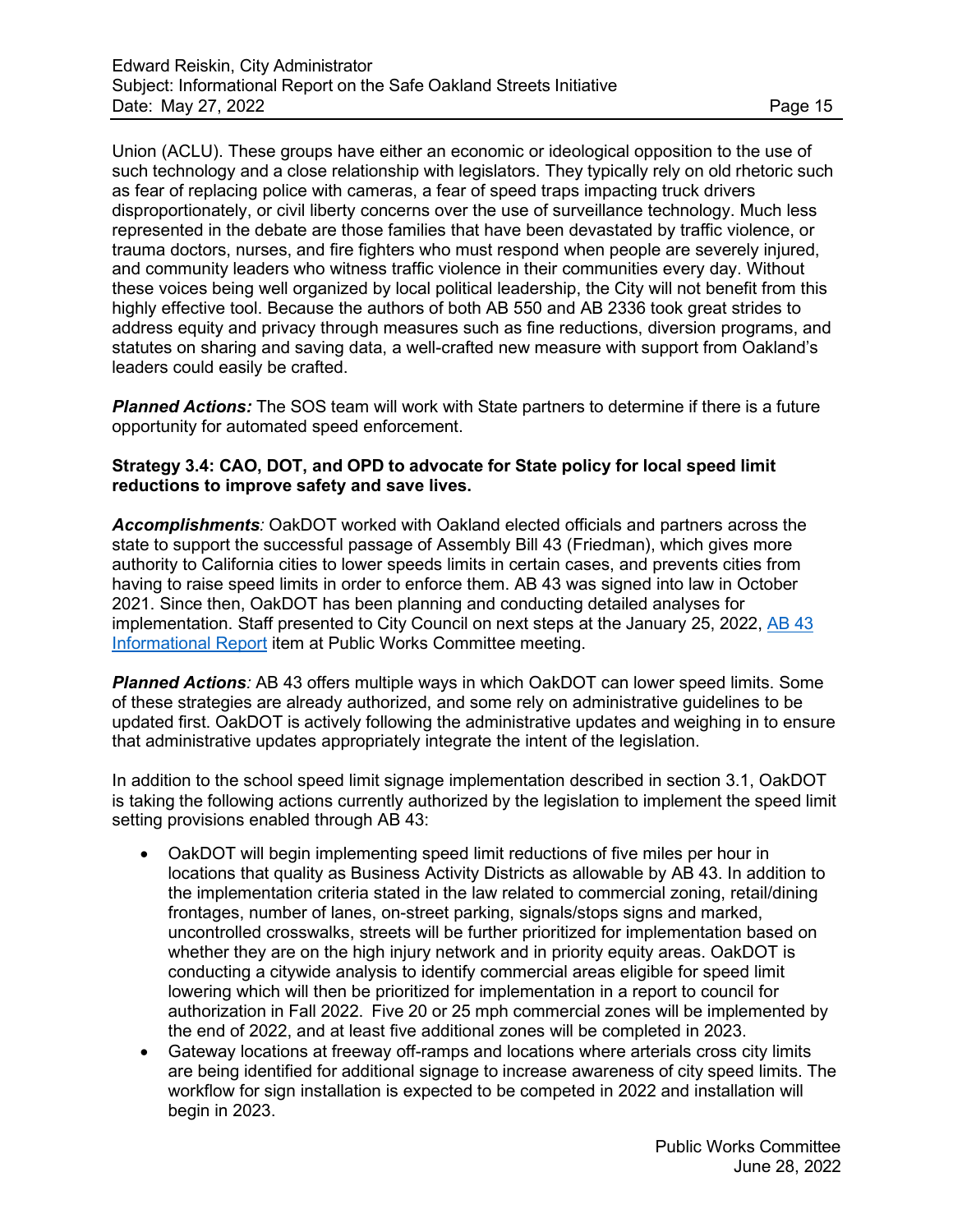• OakDOT is working on extending formerly expired speed surveys that are required for traffic enforcement and speed limit setting. There are currently 117 streets that require speed surveys in Oakland. Of those, 108 (92%) were expired, and 9 (8%) were active up until early 2022. As a result of AB 43, staff is extending 60 speed surveys, resulting in 59% (69/117) of all required streets having an active speed survey by the end of this year. Speed surveys are required for speed enforcement, whether conducted by OPD or speed safety cameras, should an automated speed enforcement system move forward. For the 41% of streets with expired speed surveys that need to be re-surveyed, OakDOT is working on a task order to complete that work in 2023.

#### **Strategy 3.5: DOT to identify and advance policies to expedite the delivery of traffic safety improvements, reflecting the urgency to prevent severe and fatal traffic injuries.**

*Accomplishments:* OakDOT has adopted policies (both administrative and City Council approved) to establish project and investment priorities. As mentioned throughout the report, these focus on safety, equity, and land uses that attract vulnerable road users. This prioritization is critical for keep staff focused and working to implement safety improvements with both the greatest urgency, and the greatest impact. See the "Challenges and Opportunities" Section of this report for a deeper discussion on this topic.

In addition, staff vacancies significantly impact OakDOT's ability to deliver safety improvements rapidly. These include vacancies within other departments and OakDOT. For instance, vacancies within Oakland Public Works' (OPW) contracting team and the Department of Workplace and Employment Standards result in slower processing of contracts for project planning, design, and construction. Vacancies within Human Resources Management (HRM) result in the slower hiring of all vacancies. OakDOT and OPW have worked to address key engineering vacancies by creating a rolling application process. This has helped get more vacancies filled in those critical classifications.

*Planned Actions:* OakDOT will continue to work with HRM and the CAO to elevate policies that focus on employee recruitment and retention and would help us deliver more safety improvements with the urgency they deserve. On June 21, 2022, OakDOT presented a supplemental report to City Council with specific actions that could be advanced to assist in resolving this challenge.

In addition, OakDOT will continue to remind the public, City Council, and city leadership of the importance of focusing on adopted prioritization processes and seeks assistance from City Council in minimizing diversions from those priorities to ensure data-driven priorities are implemented as quickly, equitably, and efficiently as possible.

## **4. Planning & Evaluation**

#### **Strategy 4.1: DOT to explore data partnerships to supplement police-reported collision data for more comprehensive collision data.**

*Accomplishments:* OakDOT staff met with San Francisco Department of Public Health staff regarding their comprehensive Transportation-related Injury Surveillance System linking police and hospital data and organized ongoing monthly meetings with the Alameda County Public Health Department staff working to establish a pilot of a similar data system to include Oakland.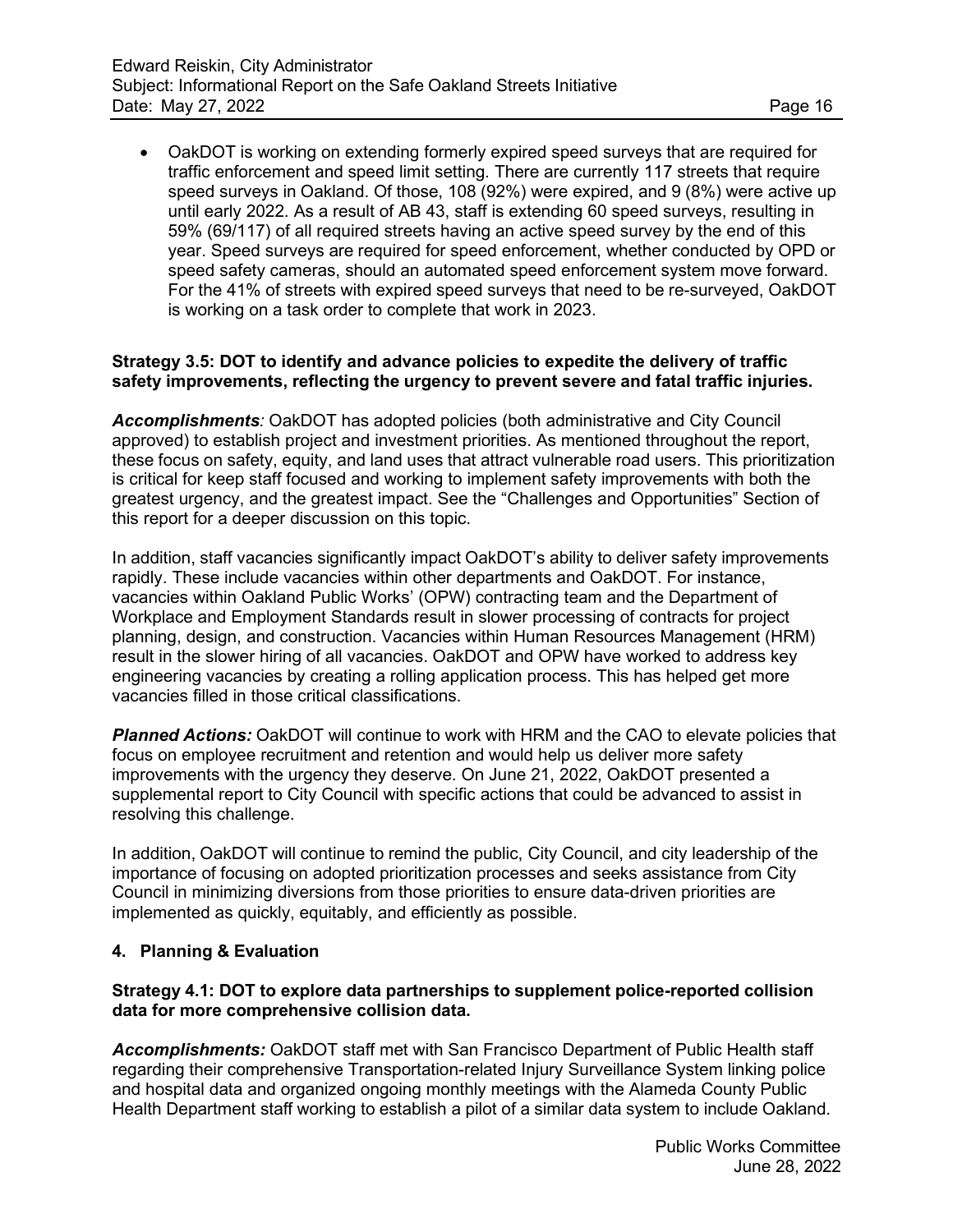*Planned Actions:* OakDOT will continue to meet with Alameda County Public Health Department regularly, as they work to increase capacity for a similar collaboration between hospital, police, and other first responder agencies to supplement police-reported collision data with hospital collision data, for more comprehensive traffic collision data to inform lifesaving improvements, providing updates to the high injury network, and looping in the SOS core team agencies as helpful and identifying needed resources to support the effort. Part of this work will also include understanding data sources available, and data needs to assess crash patterns among people with disabilities.

## **Strategy 4.2: OPD to coordinate with DOT to provide public-facing tracking of traffic deaths in Oakland for transparent monitoring and accountability.**

*Accomplishments*: OPD and OakDOT institutionalized a monthly traffic fatality reporting protocol for timely reporting of fatality data and coordination for rapid responses to severe and fatal crashes. The data was also shared with the Bicycle and Pedestrian Advisory Commission on a monthly basis to increase awareness of traffic deaths to vulnerable road users in Oakland and the City's response.

*Planned Actions:* OakDOT will work with OPD on a public-facing webpage, including a map, for traffic fatality reporting, and continue to coordinate to update the map and accompanying data summaries on a monthly basis for transparent tracking of traffic deaths.

## **Strategy 4.3: OPD to provide public access to stop data via City Open Data platform.**

*Accomplishments:* OPD provided public access to stop data with quarterly reports of data available online [\(https://www.oaklandca.gov/resources/stop-data\)](https://www.oaklandca.gov/resources/stop-data) that includes: report number, type of traffic violation, Oakland resident status data, race, gender, date, stop location (as legally feasible), reason for stop, violation codes for stops, whether a person stopped was searched and the result of the search, result of stop, encounter type (vehicle, bicycle, pedestrian), dispatch or not, intelligence-led or not.

*Planned Actions:* OPD will continue publishing stop data details so that data is accessible to the public.

## **Strategy 4.4: DOT to develop a data-driven Local Road Safety Plan to reduce traffic fatalities and serious injuries on City streets.**

*Accomplishments***:** OakDOT was awarded funds by Caltrans to develop a Local Road Safety Plan (LRSP) in 2018. Since then, staff have concurrently developed the Safe Oakland Streets initiative and the Local Road Safety Plan *(Attachment C*) which summarizes the equity and data-driven traffic safety approaches utilized by OakDOT to reduce traffic fatalities and serious injuries on City Streets. The LRSP is a framework to systematically identify and analyze safety problems and recommend safety improvements.

*Planned Actions:* OakDOT will update the High Injury Network by winter 2023 and the crash trend analysis, which identifies critical trends in crashes as they relate to race, age, geography, causes, etc., to inform a proactive approach to addressing safety needs based on factors associated with serious and fatal crashes. An active LRSP is required to remain eligible for future state safety grants, including the Highway Safety Improvement Program.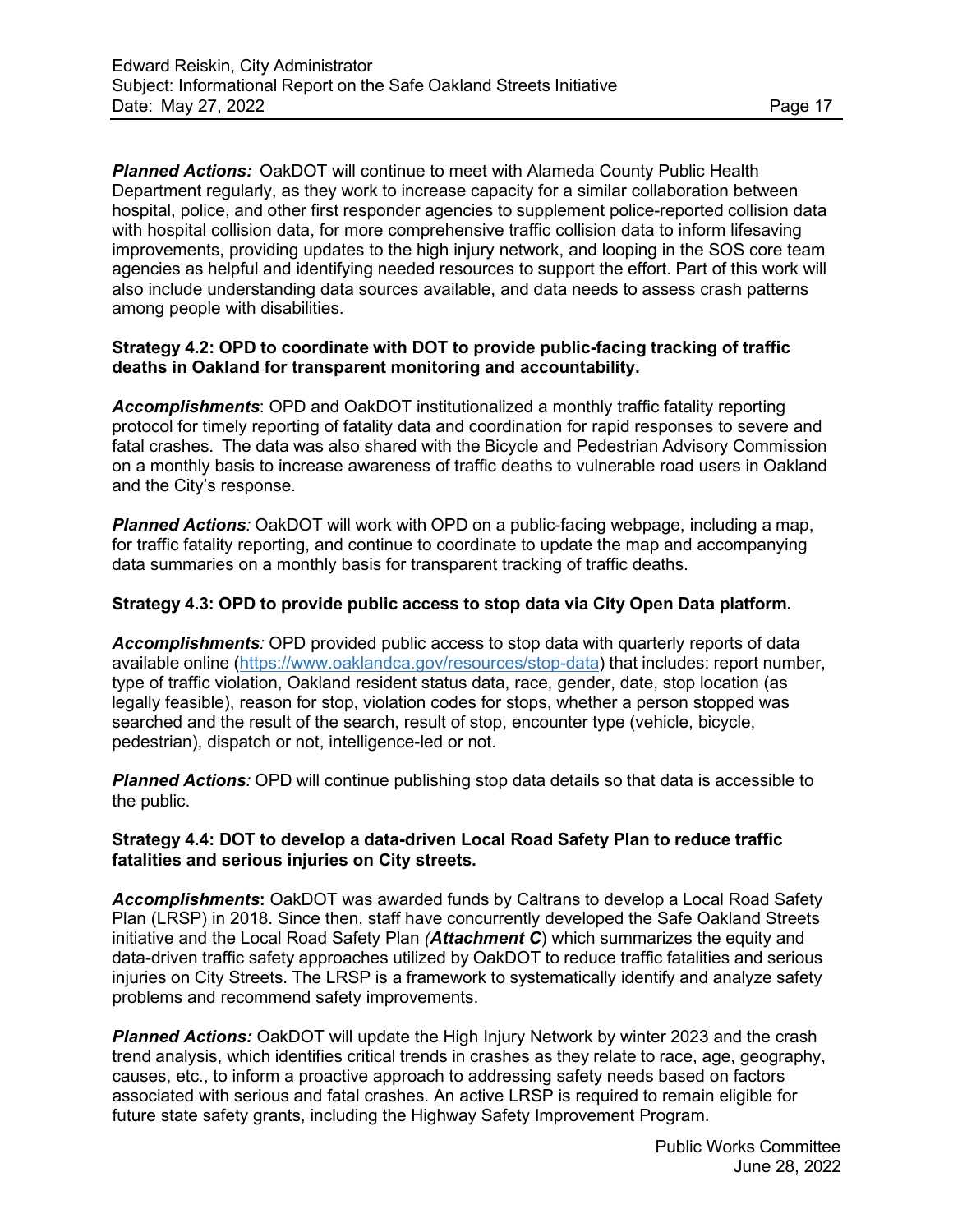## **5. Engagement, Education & Programs**

**Strategy 5.1: Safe Oakland Streets interdepartmental team to explore how to best engage community members on the comprehensive traffic safety strategies advanced by Oakland, and how to increase resident participation and communications to be more representative and transparent.**

*Accomplishments:* In addition to the in-depth engagement described in Strategy 3.3 above, the SOS team has taken numerous steps to improve community awareness of the safety improvements we're working on, why we consider various traffic safety tools, and how we prioritize projects for planning, design, and construction. Below is a list of the ways in which we've worked to improve community transparency of our work:

- The SOS team created a **Safe Oakland Streets webpage**, with relevant background information and resources, including the 2021 inaugural SOS report to City Council, fact sheets with crash trend data in Oakland, access to the High Injury Network map and the Geographic Equity Toolbox map displaying priority equity neighborhoods, and a Crash Prevention Street Design Toolkit that builds community capacity by displaying photos and descriptions of common traffic safety tools and their impact on safety as measured by their ability to reduce crashes.
- OakDOT developed a list of 2021 safety improvements under construction, with hyperlinks to project webpages and make that available at the SOS webpage and promoted it through community meetings and City Council updates: [www.oaklandca.gov/SOS](http://www.oaklandca.gov/SOS)
- OakDOT presented on SOS to Neighborhood Service Coordinators, which provide staff support to Neighborhood Councils, including actionable ways in which residents can request traffic safety services.
- OakDOT also began forming partnerships and meeting with Neighborhood Councils, focusing on those in priority neighborhoods. Slides describing SOS, prioritization criteria, and ways to take action have been created for these presentations and other relevant community presentations.
- OakDOT has engaged with Oaklandside as applicable on a traffic safety reporting series.
- The SOS team has proactively presented on SOS and relevant major projects (including State policy initiatives) to relevant City commissions for their awareness, including Bicycle and Pedestrian Advisory Committee, the Mayor's Commission on Aging, the Privacy Advisory Commission, and the Mayor's Commission on Persons with Disabilities. The SOS team regularly attends Livable Oakland's working group meetings, which is affiliated with the Mayor's Commission on Aging and focuses on supporting aging in place.

**Planned Actions**: The SOS team will continue to build awareness of our ongoing work through annual updates such as this one, information sharing with Neighborhood Service Coordinators, regular updates to our website and social media accounts, and engaging news outlets as appropriate. Over the next year, the team will determine a more detailed engagement strategy now that the SOS Coordinator is on staff and brings additional capacity to focus on this work.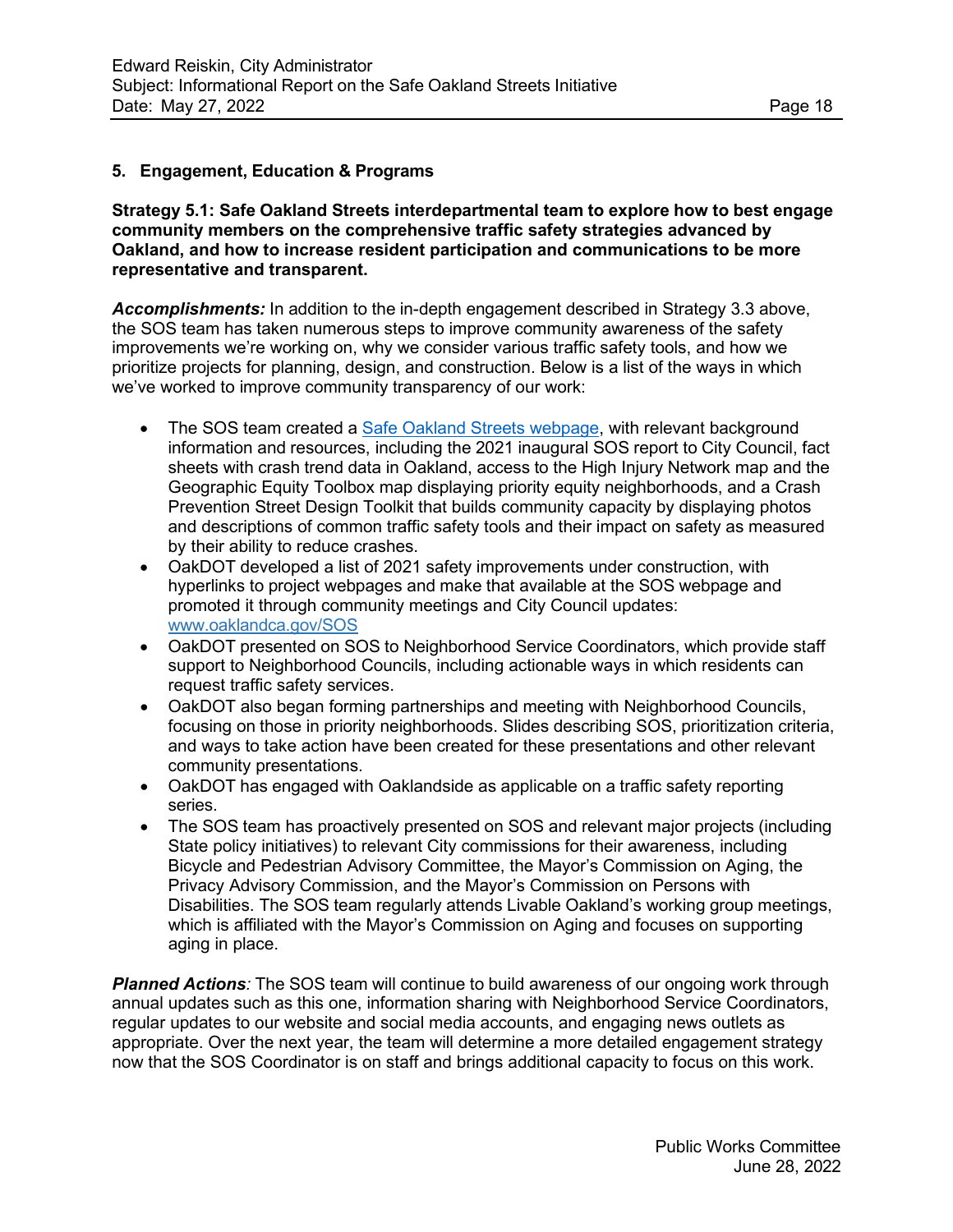## **Strategy 5.2: CAO to support the departments in developing protocols with OakDOT, OPD, DVP and others to provide a holistic approach to community safety.**

*Accomplishments:* Oakland is working to address urgent safety issues for Oakland residents that intersect with transportation safety – including sideshows and community violence. In 2021 the CAO began regularly convening OPD, the Department of Violence Prevention (DVP), OakDOT, OPW and other city agencies for the NEST (Neighborhood Enhanced Service Team) initiative - an inter-departmental city initiative focused on the police beats experiencing the highest levels of violence in Oakland. NEST elevates basic service delivery in the priority neighborhoods demonstrating an immediate noticeable impact on their surroundings, while also conducting engagement that connects residents to programs that improve the quality of life. EST initially focused on East Oakland (beats 34X, 30X, 26Y, 33X, 27Y, 35X) and in 2022 is expanding to Central Oakland (beat 19X) and West Oakland (beats 02X, 02Y, 07X).

In 2021, OakDOT worked in support of the NEST initiative, included prioritizing signage and painting for high-ranking service requests and maintenance needs in police beats 30X and 34X to improve transportation and environmental conditions – including over 3,000 feet of linear curb paint, over 1,000 feet of painted legends, and 25 repaired/replaced signs as a part of two focused days of action. OakDOT also installed 10 Concrete Planters at two entries to Arroyo Viejo Park to help curtail loitering, illegal dumping, and vehicle abandonment.

The CAO also regularly convenes OPD and OakDOT on sideshow prevention efforts as described here: [https://www.oaklandca.gov/topics/sideshow-prevention-efforts.](https://www.oaklandca.gov/topics/sideshow-prevention-effortsB) Because there are no established best-practice strategies to prevent sideshows, the City has embarked on an inter-departmental pilot led by OPD and the City Administrator's Office with support from OakDOT to see what engineering strategies can be implemented to support enforcement efforts at some of the most impacted intersections in Oakland. Starting in Spring of 2021, OakDOT began implementing a pilot of engineering treatments at three locations designed to reduce the area where sideshows can occur and discourage sideshow activity. Hardened centerlines (an OakDOT innovation) and Botts' Dots were installed at Foothill Ave./Fairfax Ave, 35<sup>th</sup> Ave/MacArthur Ave, High St./MacArthur Ave in support of sideshow enforcement efforts. All three locations are also on the high injury network, and hardened centerlines have safety cobenefits in that they also reduce vehicle speeds while turning, when crashes – including those involving pedestrians – are more likely to occur. OakDOT staff also engaged with Caltrans regarding potential improvements at an additional two locations identified by OPD that are in Caltrans jurisdiction:  $42^{nd}$  Ave/International Blvd and  $42^{nd}$  Ave underneath the I-880.

OakDOT and OPD look to partner and pursue an additional enforcement strategy of pursuing the organizers and promoters or large sideshow events, the large events are advertised on social media sites. This enforcement strategy may require Oakland City Council action to adopt a new Oakland Municipal Ordinance that would allow more proactive enforcement and prevention of sideshows. This will require legal analysis from the Oakland City Attorney Office to protect the Constitutional Rights of the citizens of Oakland.

In addition, the SOS team has been exploring collaboration opportunities with the Oakland Resiliency in Communities After Stress and Trauma (ReCAST) team within the City's Human Services Department. The team was undergoing a staffing and programmatic transition, but fortunately their grant was renewed to provide continued support to Oaklanders. Initial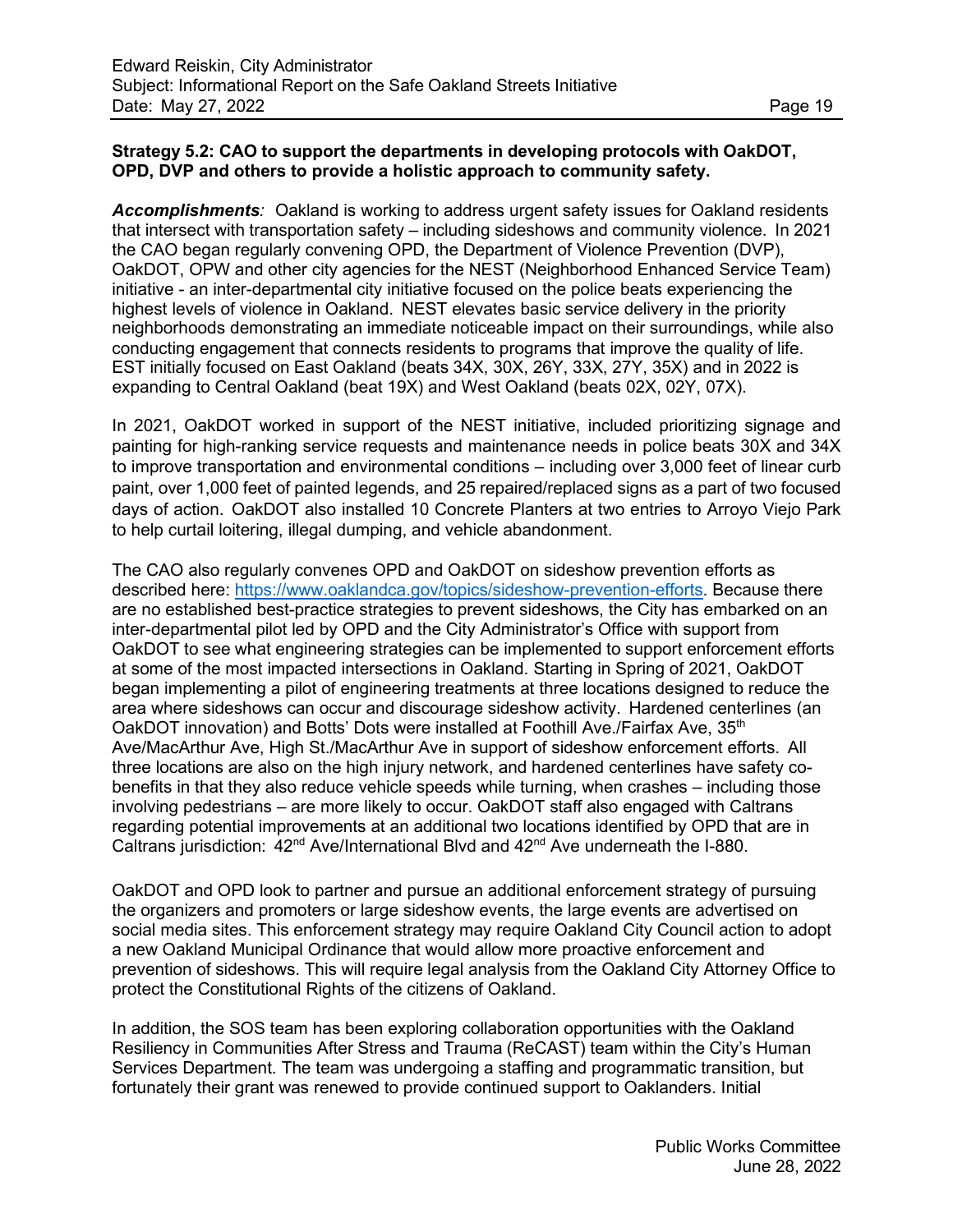collaboration ideas included working on restorative justice art or community-led events following a severe or fatal traffic crash.

**Planned Actions:** In support of the NEST initiative, OakDOT implemented speed bumps and improved lighting on  $15<sup>th</sup>$  Street in police beat 19X. OakDOT will continue to work with the CAO, OPD, DVP and Council Offices to identify additional improvements for the violence prevention pilot funding in 2022 and will be launching a program webpage by Summer 2022 for transparency and accountability. With respect to sideshow prevention, five additional locations were identified for sideshow prevention measures by Summer 2022. Additionally, the District 4 Council office specifically identified two more locations for sideshow prevention improvements as a part of traffic safety earmarks in Oakland's 2021-2023 biennial budget (MacArthur/Coolidge and MacArthur/Fruitvale). Finally, the SOS team will continue to explore opportunities to collaborate with ReCAST as the program builds out their new grant program.

## **Strategy 5.3: DOT to partner with community-based organizations to provide traffic safety programs per the Bike & Pedestrian plans.**

*Accomplishments*: OakDOT partnered with local CBOs to provide traffic safety programming to vulnerable populations, per the recommendations in the City's Pedestrian Plan and Bicycle Plan. The Bicycle and Pedestrian Program upported a bicycle giveaway and safety program for residents of the Camino 23 Satellite Affordable Housing Associates apartment complex in Oakland's San Antonio neighborhood via the Cycles of Change bicycle non-profit organization; TransForm was sub-contracted to offer pedestrian- and transit-oriented safety classes to the residents, the Bicycle and Pedestrian Program continued support for bicycle safety classes offered by Bike East Bay, which hosted 10 safety webinars with 153 attendees in 2021. Staff partnered with United Seniors of Oakland and Alameda County on its Walkable Neighborhoods for Seniors program. This program is a coalition of walking clubs from throughout Oakland working to promote physical activity and pedestrian safety for seniors. OakDOT has assisted the program with accessing services through OAK311, with an emphasis on pedestrian-related issues including crosswalks, sidewalk maintenance, and sidewalks blocked by parked cars and waste receptacles.

*Planned Actions*: The City-supported bicycle, pedestrian, and transit safety classes offered by Cycles of Change and TransForm at Camino 23 will conclude by March 2022. Bike East Bay's bicycle education contract concluded in February 2022, one webinar and on-the-road bicycle skills workshop were hosted in 2022. Bike East Bay will begin a new contract to offer bicycle safety and skills classes free of charge to the public, in addition to a youth bike build and giveaway. Cycles of Change will offer an Earn-a-Bike program consisting of bicycle safety education (in-person and on the road), a bicycle giveaway, and a community ride series. A Sustainable Transportation Equity Project (STEP) grant awarded by the California Air Resource Board will fund a West Oakland Bike Resource Hub to begin implementation in 2022; the City and the West Oakland Environmental Indicators Project will partner with The Crucible to expand the services that the Crucible's Bike Program has provided in West Oakland by adding new curriculum and resources to reach more West Oaklanders, and by installing bike fix-it stations throughout West Oakland in key destinations. Additionally, OakDOT is continuing its partnership with Walkable Neighborhoods for Seniors.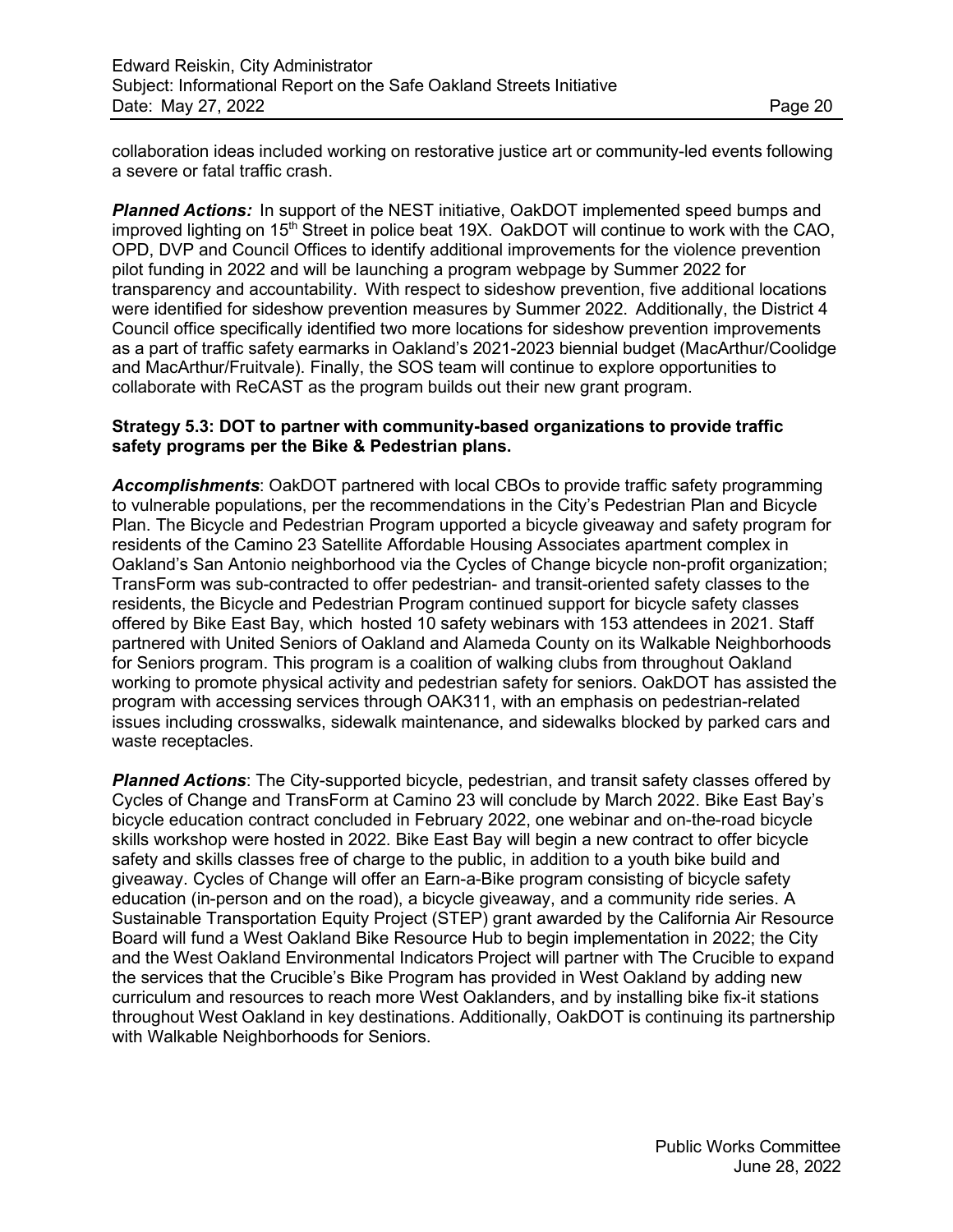## **6. Enforcement**

## **Strategy 6.1: Safe Oakland Streets interdepartmental team to consider complementary strategies to traffic enforcement to achieve traffic safety goals and a culture of safety.**

*Accomplishments***:** As described in Strategy 3: Policy (above), the SOS team worked to evaluate the previous red light camera program and is developing recommendations for an updated program. In addition, the SOS team worked to support AB 2336 (Friedman): Speed Safety Systems Pilot Program, which would have allowed Oakland to take steps toward implementing Recommendation 59 of the Reimagining Public Safety Task Force, which calls on the City to move most traffic enforcement OakDOT, but the bill did not successfully advance through the legislative process.

See also the summary of the work for the NEST initiative and Sideshow Prevention under Strategy 5.2

*Planned Actions:* The SOS team will continue to evaluate red light automated enforcement opportunities, as described in Strategy 3.2.

See also the summary of the work for the NEST initiative and Sideshow Prevention under Strategy 5.2

**Strategy 6.2: DOT and OPD to collaborate on data sharing to guide traffic enforcement to be more operationally focused, and data driven.**

*Accomplishments:* Through the SOS partnership, OakDOT provided OPD with high injury network maps and most dangerous driving violations that contribute to severe and fatal crashes to guide enforcement, which informed OPD enforcement operations. The most dangerous driving behaviors: Failure to Yield, Unsafe Speed, Unsafe Turning, Impaired Driving, and Disobeying Traffic Signs, account for 70% of Severe and Fatal Crashes.

**Planned Actions:** OakDOT will continue to share data with OPD to guide traffic enforcement in support of enforcement efforts focused where fatal and severe crashes are concentrated, and on the most dangerous driving behaviors. In 2022, OakDOT will work with OPD to develop a pamphlet/flier to share with drivers who are stopped for dangerous driving violations as a part of enforcement operations – to provide educational information regarding SOS, traffic safety in Oakland, and the critical role of safe driving to save lives.

#### **Strategy 6.3: OPD to pilot high visibility enforcement focused on dangerous driving behaviors within the high injury corridors, as feasible.**

*Accomplishments:* OPD has made significant progress institutionalizing focusing high visibility enforcement operations on the most dangerous driving behaviors within the high injury corridors. Non-dispatch, non-intel led traffic stops are the stops that OPD officers make for traffic enforcement (in contrast to stops that are the result of a dispatched call for service or are intelligence-led<sup>4</sup>) and thus have the most discretion and are the focus of SOS reporting and

<sup>4</sup> A subset of non-dispatch traffic stops which require officers to possess knowledge from an articulable source that leads to the initiation of a stop. The source of information may be very specific, such as a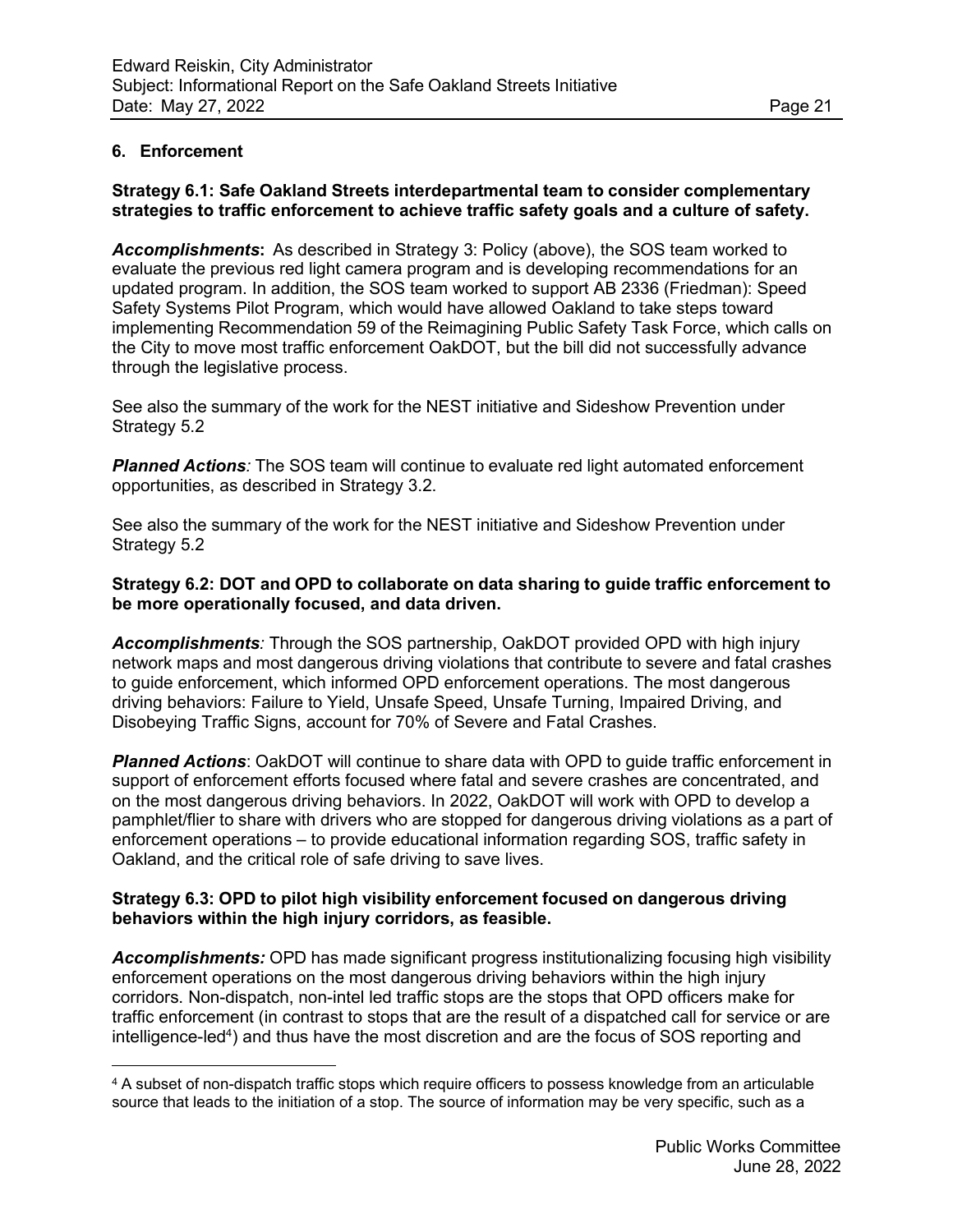analysis. Detailed information regarding all OPD stops is also publicly available here: [https://www.oaklandca.gov/resources/stop-data.](https://www.oaklandca.gov/resources/stop-data) *Attachment D* includes summary statistics for these non-dispatch, non-intel-led traffic stops from 2019-2021.

Key findings for non-dispatch, non-intel led stops include:

- In 2021, 73% of stops were within 500 feet of the High Injury Network compared to 61% in 2019.
- 64% of 2021 stops were for the most dangerous driving behaviors that contribute to severe and fatal crashes, compared to just 40% in 2019.
- In that same period, there has been a notable decline in the absolute number of traffic stops in Oakland. There were 2,870 non-dispatch, non-intel led traffic stop in 2021, less than half of the stops conducted in 2020 (5,987 stops) - down from over 20,000 stops conducted in 2017. The most recent decline coincides with the elimination of the OPD traffic unit in January 2021. There are currently no OPD officers dedicated to traffic enforcement unit.
- The majority of traffic stops (52%) were conducted as a part of enforcement operations funded by state Office of Traffic Safety grant funds in 2021, compared to 35% of operations conducted in 2020.

**Planned Actions**: OPD is continuing to institutionalize focused enforcement efforts on the High Injury Network and on the most dangerous driving behaviors with funding from the Office of Traffic Safety for enforcement operations. Per the above, in 2022, OakDOT is also developing public information cards for officers to give drivers during traffic stops to inform them of the SOS initiative and the purpose of enforcement efforts on the High Injury Network and on the specific dangerous driving behaviors.

#### **Strategy 6.4: OPD to develop guidance for reducing the racial disparity between nondispatch traffic stops and crashes.**

Expand the current research to conduct a more detailed analysis to inform a better understanding of the disparities, metrics for disparities and benchmarks for reducing disparities in order to develop directives and/or guidance for reducing the racial disparity between nondispatch traffic stops and crashes by applying the most effective strategies to reduce bias, and focusing on the most dangerous driving behaviors that contribute to severe and fatal crashes, as opposed to equipment and non-moving violation stops which have higher racial disparities.

*Accomplishments*: Officers continue to focus on moving violations rather than equipment and non-moving violations for non-dispatch, non-intelligence led stops which involve the most officer discretion. This focus has reduced the racial disparity over time, culminating in Quarter 4 of 2021, where moving violations represented over 90% of non-dispatch non-intel stops across all races (*Attachment D*).

named or described suspect, or general information about a recent crime trend tied to a specific location and involved individuals. An officer's knowledge and intent at the time the stop is initiated is important in determining whether the stop is intelligence-led. The intelligence-led field is captured in addition to the primary legal reason for every stop.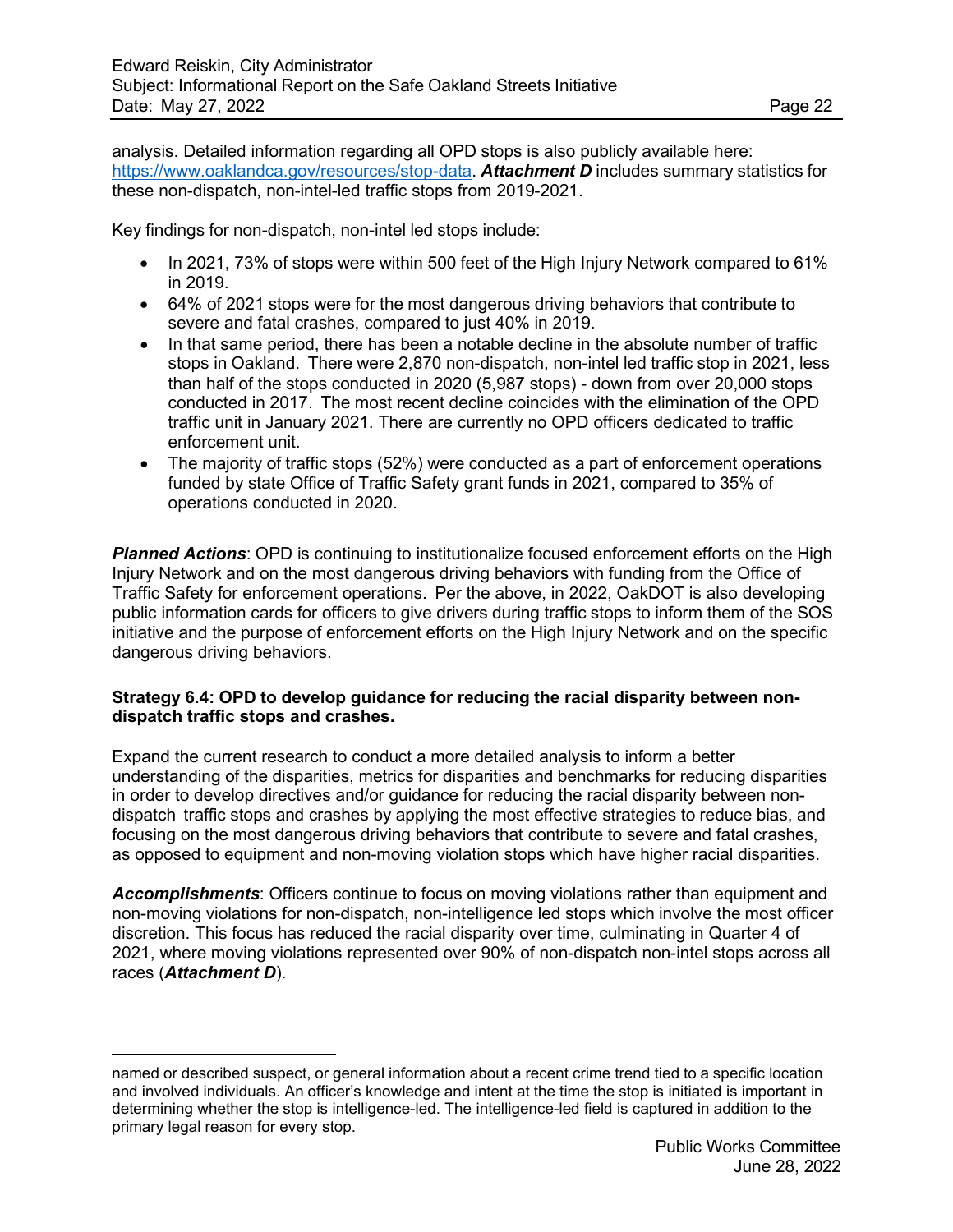While the absolute number of stops also decreased by over 50% between 2020 and 2021, Black and Latiné drivers continue to comprise 78% of drivers stopped for traffic violations in Oakland in 2021. As OPD has significantly increased its focus on the High Injury Network where severe and fatal crashes are most concentrated – it is also focusing enforcement operations in high priority equity areas of that network. As these operations become more focused, this also makes the focus on moving violations – and particularly the most dangerous driving behaviors critical – to reduce racial bias. 52% of non-dispatch, non-intel led stops were on the High Injury Network and in High/Highest Priority Equity areas. 68% of the High Injury Network is also in the High/Highest Priority Equity areas.

OPD regularly assesses, through its risk management process, traffic violation stops. Monthly meetings are held and commanders are held accountable for the actions of their personnel. Analyses of traffic violations are conducted based on type, race, and outcome and are provided to each commander. Commanders are expected to drill down further into the data to ensure that their officers' actions are not only lawful but also effective and respond to the needs of the public. Where disparity is probable or known (e.g., due to disparities in suspect descriptions or location demographics), risk management requires evaluation and mitigation to the extent to which the surrounding community is affected – both by crime as well as by responses to crime and public safety need. Where a disparity is evident, decision-making and outcome are assessed by supervisors and command to determine the causes and reasons.

**Planned Actions**: Per the Risk Management Policy (DGO R-1), the OPD will continue to hold risk management meetings monthly and will continue to assess traffic violations on multiple levels.

#### **Strategy 6.5: OPD to add focused traffic violations as a special section within the annual OPD Stop Data report.**

*Accomplishments*: In 2021, OPD began including data on Non-Dispatch Traffic Stops in the quarterly Stop Data Reports, which now include summary statistics by race, violation type (moving, equipment, non-moving including registration), and intel versus non-intel led factor present. The quarterly reports are published online and available at https:/[/www.oaklandca.gov/resources/2021-stop-data.](http://www.oaklandca.gov/resources/2021-stop-data) This data is also summarized in *Attachment D*.

The discretionary non-dispatch non-intelligence led stops have decreased by raw number and percent. Officers continue to focus on moving violations and have increased the percent of traffic stops due to the most dangerous driving behaviors, as described above under Strategy 6.3

**Planned Actions:** OPD will continue publishing these quarterly reports for transparency and accountability. OakDOT will work with OPD to integrate the SOS dangerous driving behavior violations as a sub-category for reporting in 2022. OakDOT will work with OPD to summarize stops by mode, race, sex and stop reason for inclusion in the next annual report and for review by the SOS Core Team and Bicyclist and Pedestrian Advisory Commission, consistent with the 2019, Bike Plan's Health & Safety Goals (Actions D.1-3).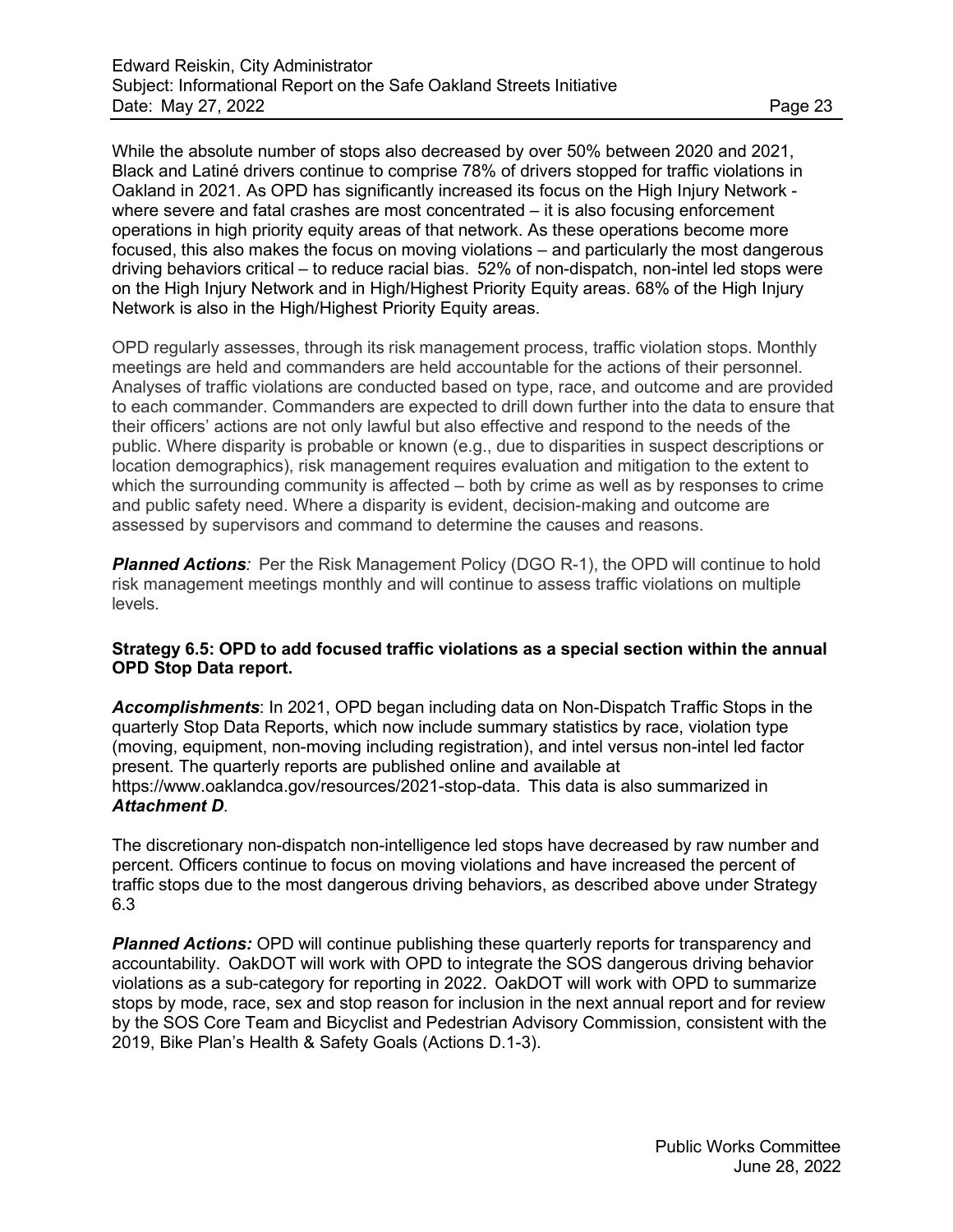# *Challenges and Opportunities*

Advancing the SOS strategies outlined below will require focus, support across all levels of government, and overcoming challenges, as identified in **Table 4** below (repeated from Executive Summary).

| <b>Challenge</b>                                                                                                                                                                                                                                                                                                                                                                                                                                                                                                   | <b>Opportunity</b>                                                                                                                                                                                                                                                                                                                                                                                                                                                                                                                                                                                                                                                                                                                                                                                                                                                                                                     |
|--------------------------------------------------------------------------------------------------------------------------------------------------------------------------------------------------------------------------------------------------------------------------------------------------------------------------------------------------------------------------------------------------------------------------------------------------------------------------------------------------------------------|------------------------------------------------------------------------------------------------------------------------------------------------------------------------------------------------------------------------------------------------------------------------------------------------------------------------------------------------------------------------------------------------------------------------------------------------------------------------------------------------------------------------------------------------------------------------------------------------------------------------------------------------------------------------------------------------------------------------------------------------------------------------------------------------------------------------------------------------------------------------------------------------------------------------|
| Staffing shortages/multiple vacancies<br>across departments results in capacity<br>limitations at all levels, from hiring staff, to<br>administering contracts, and to burn out<br>that results and impacts on staff<br>performance and retention. Limited staff<br>capacity impacts the City's ability to deliver<br>on SOS goals. Emerging discretionary<br>projects requested outside prioritization<br>processes reduce staff capacity to deliver<br>prioritized safety improvements and<br>achieve SOS goals. | In addition to the ongoing Citywide efforts to<br>address staff recruitment and retention, staff<br>needs support from City Council to stay<br>focused on safety improvements that merit<br>improvements through established prioritization<br>processes based on data. While demand for<br>traffic safety improvements is high across the<br>city, focusing resources where crashes and<br>high priority equity communities are most<br>concentrated is what is required to achieve<br>SOS goals.                                                                                                                                                                                                                                                                                                                                                                                                                     |
| Extremely dangerous driving behaviors<br>(DUI, extreme speeding) that contribute to<br>severe and fatal crashes and pose<br>significant challenges for engineering.                                                                                                                                                                                                                                                                                                                                                | New speed limit setting laws will allow Oakland<br>to lower speed limits on certain streets and in<br>School Zones. This, in conjunction with traffic<br>safety engineering improvements, can have a<br>meaningful impact on reducing speeds and<br>associated crashes, however, this isn't a<br>panacea and unfortunately some people will<br>continue to speed and disregard signs and<br>traffic calming measures. With the federal<br>administration's focus on traffic safety, there is<br>also an opportunity to engage in meaningful<br>federal policy advocacy that focus on systemic<br>solutions. These include advocacy that would<br>expand the application of speed governors and<br>Driver Alcohol Detection System for Safety<br>(DADSS) to detect unsafe alcohol levels among<br>drivers. Oakland should take every opportunity<br>to advocate for and support these types of<br>policy interventions. |
| AB 550 (2021, David Chiu) and AB 2336<br>(2022, Laura Friedman) were two similar<br>bills that would have authorized Oakland to<br>pilot speed cameras. Both bills did not<br>pass. City Council supported AB 550, but<br>did not support AB 2336, hindering the bill's<br>opportunity for success.                                                                                                                                                                                                                | Oakland should consider reintroducing red light<br>camera automated enforcement, which is<br>authorized under state law. Red light<br>automated enforcement was used in Oakland,<br>but was discontinued. The SOS team will return<br>to City Council with more information on what<br>worked well, and what can be changed if a new<br>program is introduced in late 2022 or early<br>2023.                                                                                                                                                                                                                                                                                                                                                                                                                                                                                                                           |

## **Table 4. Challenges and Opportunities**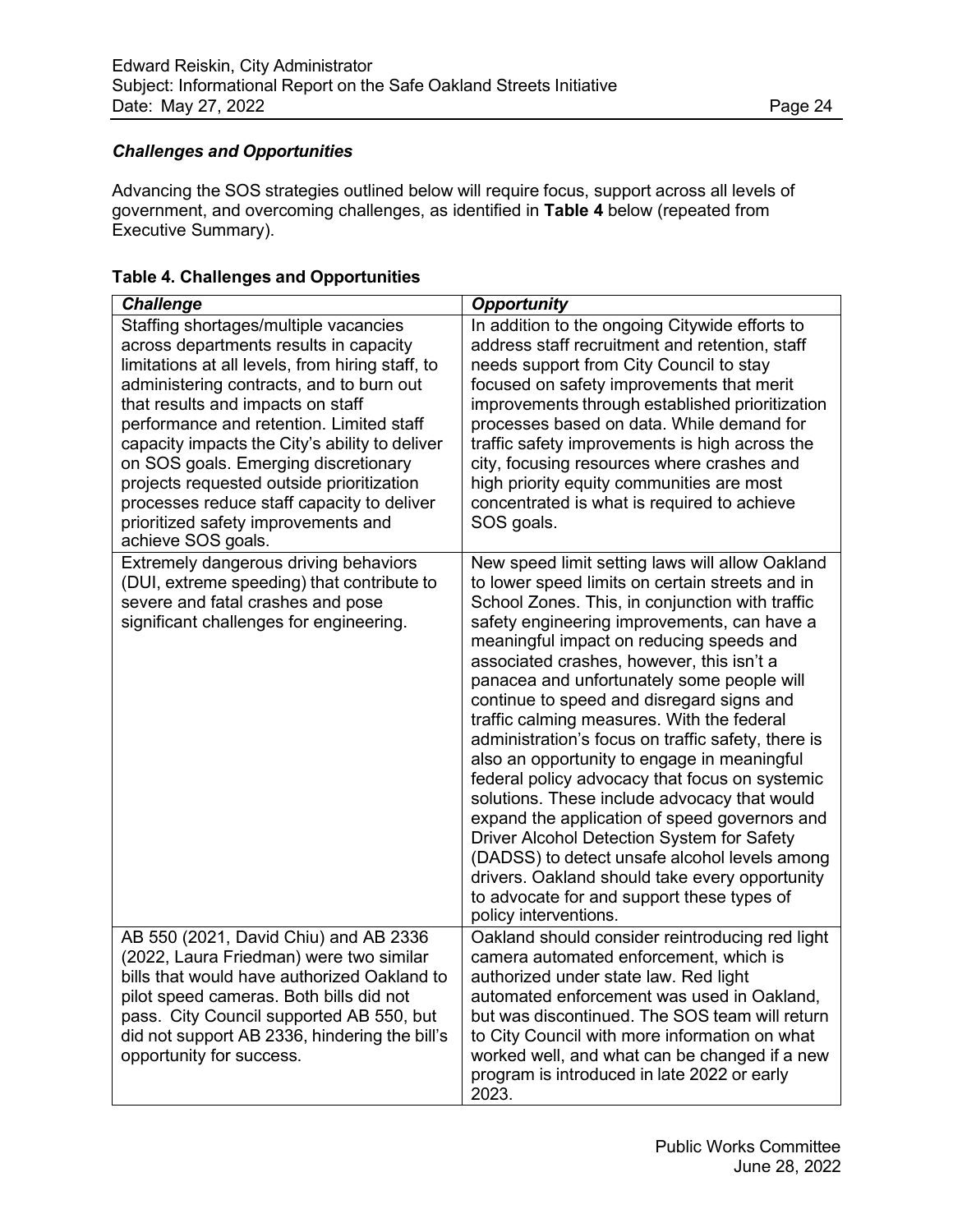|                                                                                                                                                                                    | In addition, Oakland should continue to support                                                                                                                                                                                                                                                                                                                                                                                                                                                                                                                                                                                                                                                                                                                                                                                                                                                                                                                                                                                                                                                                                                                                 |
|------------------------------------------------------------------------------------------------------------------------------------------------------------------------------------|---------------------------------------------------------------------------------------------------------------------------------------------------------------------------------------------------------------------------------------------------------------------------------------------------------------------------------------------------------------------------------------------------------------------------------------------------------------------------------------------------------------------------------------------------------------------------------------------------------------------------------------------------------------------------------------------------------------------------------------------------------------------------------------------------------------------------------------------------------------------------------------------------------------------------------------------------------------------------------------------------------------------------------------------------------------------------------------------------------------------------------------------------------------------------------|
|                                                                                                                                                                                    | and engage in automated speed enforcement                                                                                                                                                                                                                                                                                                                                                                                                                                                                                                                                                                                                                                                                                                                                                                                                                                                                                                                                                                                                                                                                                                                                       |
|                                                                                                                                                                                    | policy efforts at the State level.                                                                                                                                                                                                                                                                                                                                                                                                                                                                                                                                                                                                                                                                                                                                                                                                                                                                                                                                                                                                                                                                                                                                              |
| OPD traffic enforcement officers were<br>discontinued. Traffic enforcement<br>decreased substantially as a result.                                                                 | SOS is heightening alignment and goals with<br>the Reimagining Public Safety Task Force<br>(RPSTF) Final Report and Recommendations,<br>which was accepted by City Council in May<br>2021. Recommendation 59 discusses moving<br>most traffic enforcement to OakDOT, with a<br>focus on the most dangerous driving behaviors<br>led by OPD. While traffic citations have<br>declined significantly, OPD has improved<br>prioritization and enforcement of the most<br>dangerous driving behaviors on the most<br>dangerous streets, in alignment with SOS<br>priorities and the RPSTF. Much of OPD's<br>enforcement is supported through grant<br>programs that also direct enforcement in<br>alignment with these goals, and the City can<br>seek opportunities to increase grant funding<br>support. OPD should reinstate the traffic<br>enforcement unit once there is sufficient                                                                                                                                                                                                                                                                                            |
|                                                                                                                                                                                    | capacity to do so.                                                                                                                                                                                                                                                                                                                                                                                                                                                                                                                                                                                                                                                                                                                                                                                                                                                                                                                                                                                                                                                                                                                                                              |
| In the wake of the pandemic, Oakland is<br>facing many urgent and devastating<br>challenges, including violence and<br>homelessness, in addition to a spike in<br>traffic crashes. | The relationships and collaboration established<br>by the SOS team are not only facilitating more<br>interdepartmental solutions to other issues, but<br>they are also supporting new solutions that<br>accomplish multiple goals, such as sideshow<br>prevention installations that include crash<br>prevention tools located along high injury<br>corridors. By working in close collaboration, we<br>can provide positive outcomes across many<br>critical issues for Oaklanders. One example are<br>the speed bumps and increased lighting<br>recently installed on E. 15th St. Between 13th<br>and 22 <sup>nd</sup> Avenues, which includes part of a high<br>injury corridor adjacent to a public elementary<br>school in one of the police beats with the<br>highest rates of community violence, OakDOT<br>worked with the District 2 Council Office, OPD,<br>and the neighborhood NCPC in identifying the<br>East 15 <sup>th</sup> Street corridor and the<br>countermeasures to reduce the ongoing<br>speeding, violence and human trafficking<br>activities. This work was implemented with<br>violence prevention pilot funding allocated in<br>the FY21-23 budget. |
| A life ending or life changing traffic crash                                                                                                                                       | The SOS team is working to explore how we                                                                                                                                                                                                                                                                                                                                                                                                                                                                                                                                                                                                                                                                                                                                                                                                                                                                                                                                                                                                                                                                                                                                       |
| impacts the victims network of family and<br>friends, generating trauma and pain.                                                                                                  | can learn from and apply restorative justice<br>lessons to the aftermath of traumatic traffic                                                                                                                                                                                                                                                                                                                                                                                                                                                                                                                                                                                                                                                                                                                                                                                                                                                                                                                                                                                                                                                                                   |
|                                                                                                                                                                                    |                                                                                                                                                                                                                                                                                                                                                                                                                                                                                                                                                                                                                                                                                                                                                                                                                                                                                                                                                                                                                                                                                                                                                                                 |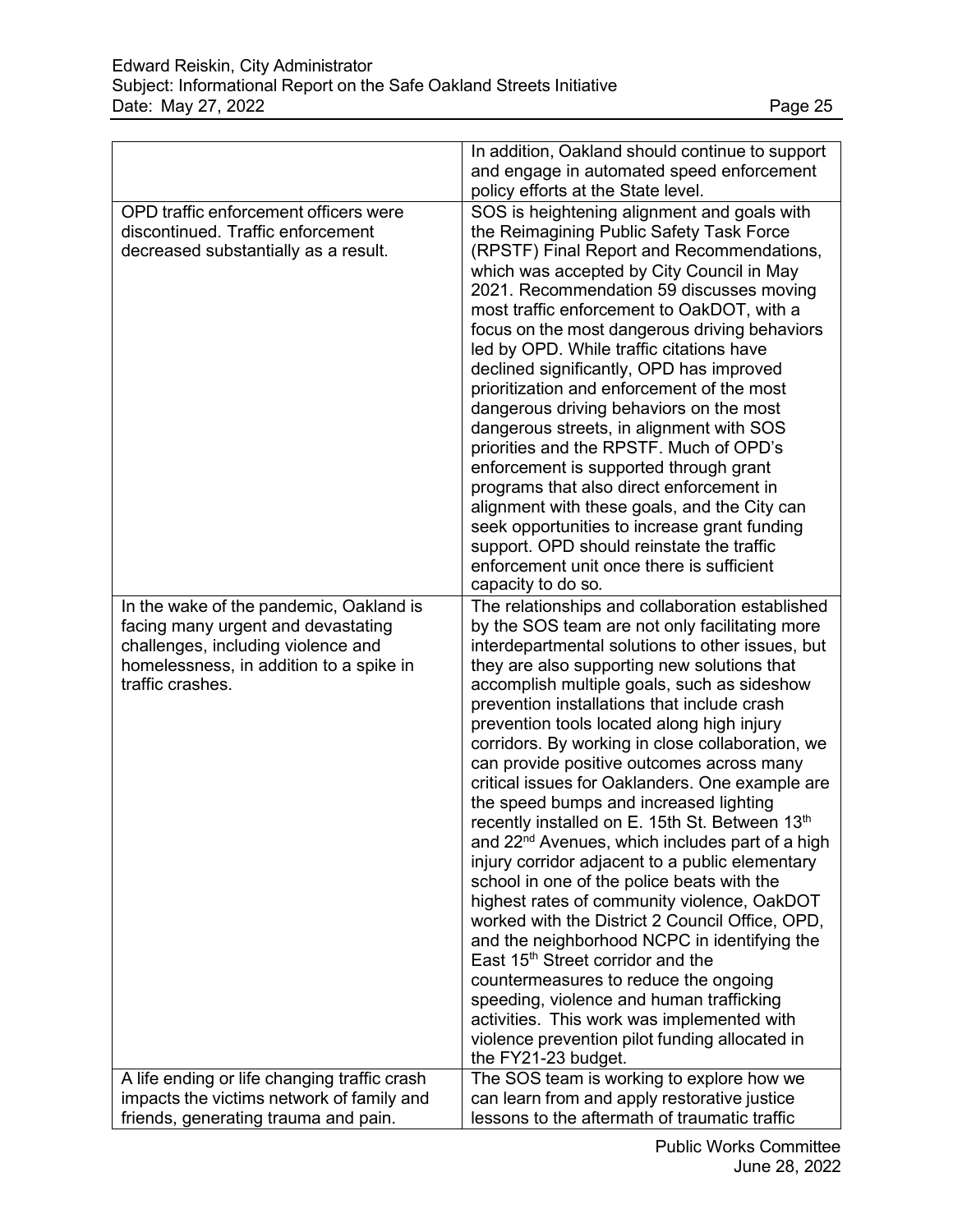|                                                                                                                                                                                                                      | crashes to support victims and their families,<br>and promotes the San Francisco Bay Area<br>Families for Safe Streets group as a place for<br>impacted families and survivors to seek support<br>and advocacy opportunities.                                                                                                                                                                                                                                                                                                                                                                                                 |
|----------------------------------------------------------------------------------------------------------------------------------------------------------------------------------------------------------------------|-------------------------------------------------------------------------------------------------------------------------------------------------------------------------------------------------------------------------------------------------------------------------------------------------------------------------------------------------------------------------------------------------------------------------------------------------------------------------------------------------------------------------------------------------------------------------------------------------------------------------------|
| In order to do equity work and engagement<br>well, we want to engage communities and<br>compensate them for their time and<br>expertise, however the contracting process<br>is slow and not geared toward small CBOs | OakDOT created an On-Call list for CBOs<br>(2018), but the process to get on the list is<br>complicated for organizations to navigate and<br>has taken a lot of time. Further, the City's<br>contracting team has vacancies, which<br>increases time to establish contracts. Finally, it<br>can be challenging for CBOs to work under<br>reimbursement contracts (versus grants that<br>provide funding up front). As this work is critical<br>to many initiatives being implemented in<br>Oakland, there could be an opportunity to<br>elevate the need to streamline and improve this<br>contracting process with the city. |
| Funding for the strategic planning,<br>collaboration, and coordination required to<br>make the greatest impact is limited.                                                                                           | The State and Federal governments are<br>increasing financial support for this critical work<br>through grant programs. Most recently, the<br>federal government announced a Safe Streets<br>for All grant program with \$50 billion in funding<br>available nationally. Our work has set the<br>foundation for Oakland to access these grant<br>opportunities.                                                                                                                                                                                                                                                               |

# **FISCAL IMPACT**

This item is for informational purposes only and direct fiscal impacts and/or costs have not yet been identified.

## **PUBLIC OUTREACH / INTEREST**

SOS team members conducted presentations, conversations, and meetings with the goals of sharing our priorities, presenting progress reports, and engaging groups in policy efforts. Below is a summary of the groups engaged.

Engagement:

- Alameda County Department of Public Health
- Bicycle and Pedestrian Advisory Committee (Full Committee, Policy & Legislation Committee, Police Relations Committee) and other transportation advocates
- Mayor's Commission on Aging and Livable Oakland meetings
- Mayor's Commission on Persons with Disabilities
- Walkable Neighborhoods for Seniors
- Privacy Advisory Commission
- Numerous Neighborhood Prevention Councils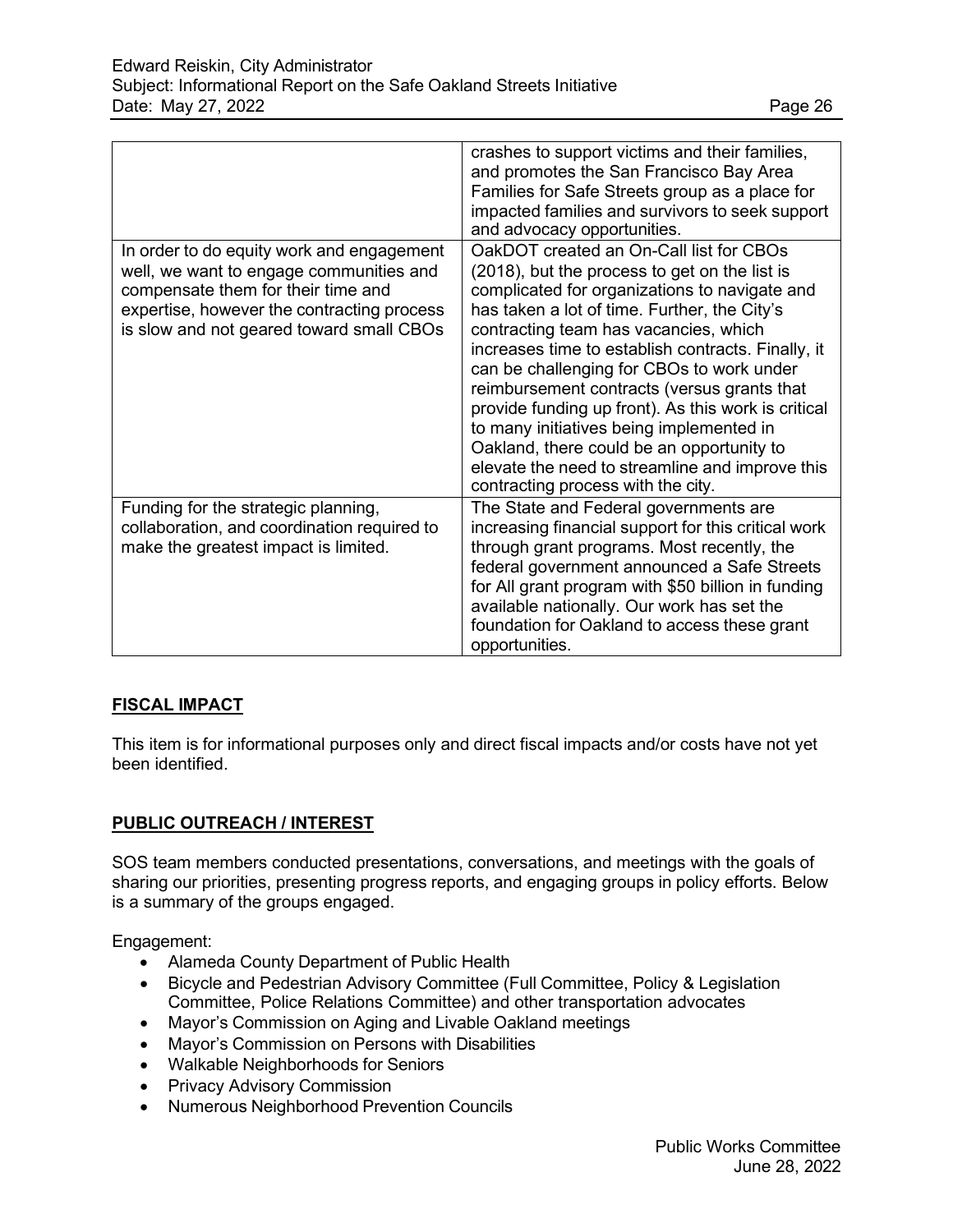## **COORDINATION**

The City departments, as outlined below, worked together to advance the SOS strategies to save lives and prevent severe injuries. More information on coordination efforts are described in Strategy 1.1 above.

- City Administrator Office
- Department of Transportation
- Police Department
- Department of Race & Equity
- Oakland Public Works
- Oakland Fire Department
- Oakland Human Services
- Department of Violence Prevention

## **SUSTAINABLE OPPORTUNITIES**

**Economic**: The City analyzed nearly 2,000 injury collisions from 2012-2016 to understand how they affect Oaklanders and how to effectively focus safety efforts.<sup>5</sup> During that period, there was a 76% increase in severe or fatal injuries and accounted for \$900 million in yearly costs of traffic crashes.6 Preventing crashes has economic benefits.

**Environmental**: When people of all ages and abilities feel safe walking, bicycling, and taking public transit, they are more likely to use those modes. In Oakland, transportation is the largest contributor to greenhouse gas emissions, and communities that suffer most from traffic crashes are also disproportionately impacted by transportation-related emissions. The SOS initiative has the opportunity to enhance environmental health and sustainability, especially among our highest priority communities.

**Race & Equity**: In 2018, the Oakland Equity Indicators Report found troubling disparities in pedestrian deaths in Oakland<sup>7</sup>. The City experiences approximately two severe or fatal traffic crashes each week, with crashes disproportionately BIPOC, high priority equity communities, and seniors. The most common causes of collisions are speeding, failure to yield, unsafe turning, red light running, and driving under the influence of drugs and/or alcohol.

The City analyzed nearly 2,000 injury crashes from 2012-2016 to understand how trends and how to effectively focus safety efforts.<sup>8</sup> The majority (60%) of these crashes are highly concentrated on just 6% of the 800 miles of Oakland's city-maintained streets, the High Injury Network. Almost 95% of the High Injury Network is located in medium to highest priority neighborhoods, compared to the approximately 40% of the City that make up those same neighborhoods.

7 Oakland Equity Indicators Report: Topic 6.1: Built Environment, pages 127 and 128, [https://cao-](https://cao-94612.s3.amazonaws.com/documents/2018-Equity-Indicators-Full-Report.pdf)[94612.s3.amazonaws.com/documents/2018-Equity-Indicators-Full-Report.pdf](https://cao-94612.s3.amazonaws.com/documents/2018-Equity-Indicators-Full-Report.pdf) [8 https://cao-](https://cao-94612.s3.amazonaws.com/documents/CityofOakland_CrashAnalysis_Infographic_08.29.18.pdf)

[<sup>5</sup> https://cao-](https://cao-94612.s3.amazonaws.com/documents/CityofOakland_CrashAnalysis_Infographic_08.29.18.pdf)

[<sup>94612.</sup>s3.amazonaws.com/documents/CityofOakland\\_CrashAnalysis\\_Infographic\\_08.29.18.pdf](https://cao-94612.s3.amazonaws.com/documents/CityofOakland_CrashAnalysis_Infographic_08.29.18.pdf)

 $6$  Costs include quality of life, property damage, lost work time, medical care, and \$250,000 (2011-2016) in litigation payout associated with traffic safety.

[<sup>94612.</sup>s3.amazonaws.com/documents/CityofOakland\\_CrashAnalysis\\_Infographic\\_08.29.18.pdf](https://cao-94612.s3.amazonaws.com/documents/CityofOakland_CrashAnalysis_Infographic_08.29.18.pdf)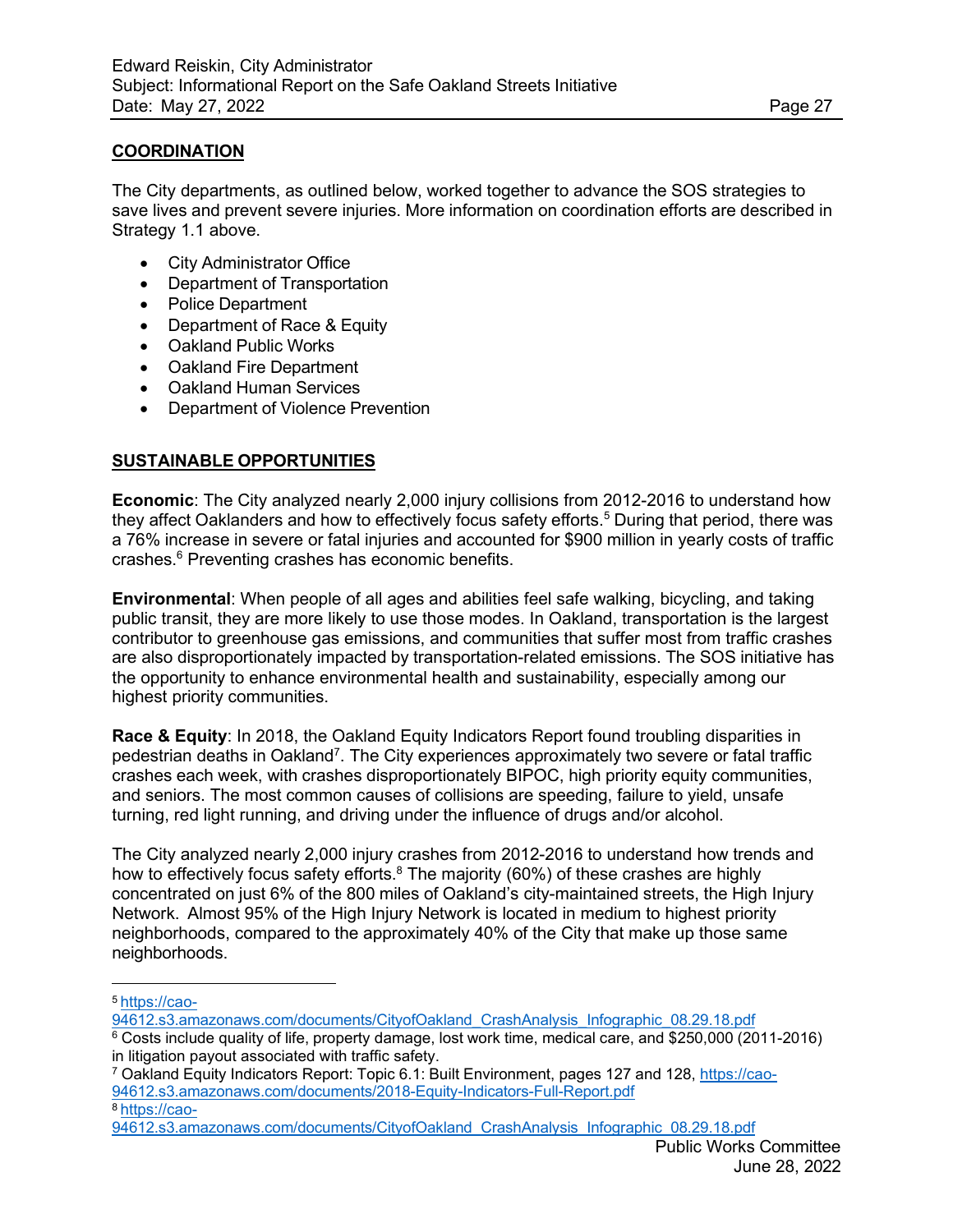As compared to all Oaklanders, Black Oaklanders are two times more likely to be killed or severely injured in traffic crashes, and three times as likely to be killed or severely injured while walking. Furthermore, 30% of streets in majority Asian census tracts fall within the City's High Injury Network.<sup>9</sup> These data represent real collisions that resulted in the unnecessary deaths of too many Oaklanders like Miesha Singleton, mother of seven, who was killed in a crosswalk in front of Elmhurst United Middle School in January 2020.

Regardless of the causes or reasons for these traffic stops and crashes, the City is accountable for the results of our decisions as well as for the policies, practices and procedures which influence our decisions and investments to improve public safety. Furthermore, the City made a commitment to advance racial equity and adopted Oakland Municipal Code 2.29.170.1<sup>10</sup> to achieve equitable opportunities for all people and communities. The Safe Oakland Streets strategies has a goal of eliminating severe and fatal injury inequities including racial disparities impacting BIPOC communities that exist today in Oakland. The accomplishments presented in the Analysis and Policy Alternatives section above demonstrate the progress the SOS initiative is making toward eliminating injury inequities.

# **ACTION REQUESTED OF THE CITY COUNCIL**

Staff Recommends That City Council Receive a Report From The Department Of Transportation, In Coordination With The Oakland Police Department, The Department Of Race And Equity, And The City Administrator's Office On Year One Progress Toward The Safe Oakland Streets (SOS) Initiative And Priority Focus Areas For Year Two.

<sup>9</sup> City of Oakland, Department of Transportation, [Citywide](https://cao-94612.s3.amazonaws.com/documents/CityofOakland_CrashAnalysis_Infographic_08.29.18.pdf) Crash Analysis and High Injury Network, 2018. 1[0https://library.municode.com/ca/oakland/codes/code\\_of\\_ordinances?nodeId=TIT2ADPE\\_CH2.29CIAGD](https://library.municode.com/ca/oakland/codes/code_of_ordinances?nodeId=TIT2ADPE_CH2.29CIAGDEOF_2.29.170DERAEQ) [EOF\\_2.29.170DERAEQ](https://library.municode.com/ca/oakland/codes/code_of_ordinances?nodeId=TIT2ADPE_CH2.29CIAGDEOF_2.29.170DERAEQ)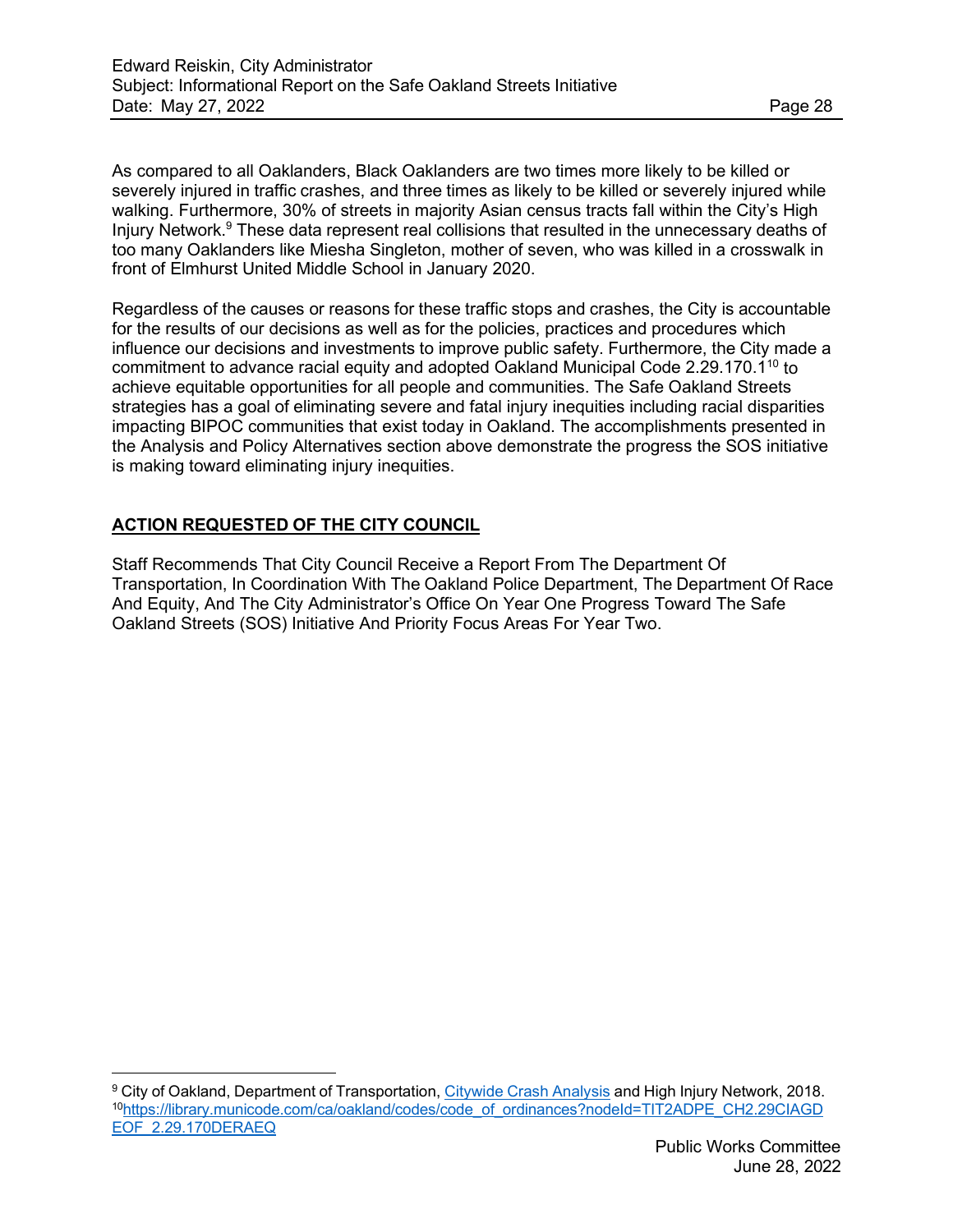For questions regarding this report, please contact Maya Amichai at [mamichai@oaklandca.gov.](mailto:mamichai@oaklandca.gov)

Respectfully submitted,

Ryan Russo un 14. 2022 10:58 PDT)

RYAN RUSSO Director, Department of Transportation

JOE. EVRIES Deputy-City Administrator

ĀЛ **LEROMNE ARMSTRONG** Chief Police Department

Darlens Flynn

DARLENE FLYNN Director, Department of Race and Equity

Reviewed by: Department of Transportation Fred Kelley, Assistant Director

Reviewed by: Department of Transportation Megan Wier, Safe Streets Division Manager

Reviewed by: Department of Transportation Nicole Ferrara, Policy and Intergovernmental Affairs Advisor

Reviewed by: Police Department Sean Fleming, Lieutenant

Reviewed by: Department of Race and Equity Jacque Larrainzar, Program Analyst

Prepared by: Department of Transportation Maya Amichai, Transportation Planner II, Safe Oakland Streets

> Public Works Committee June 28, 2022